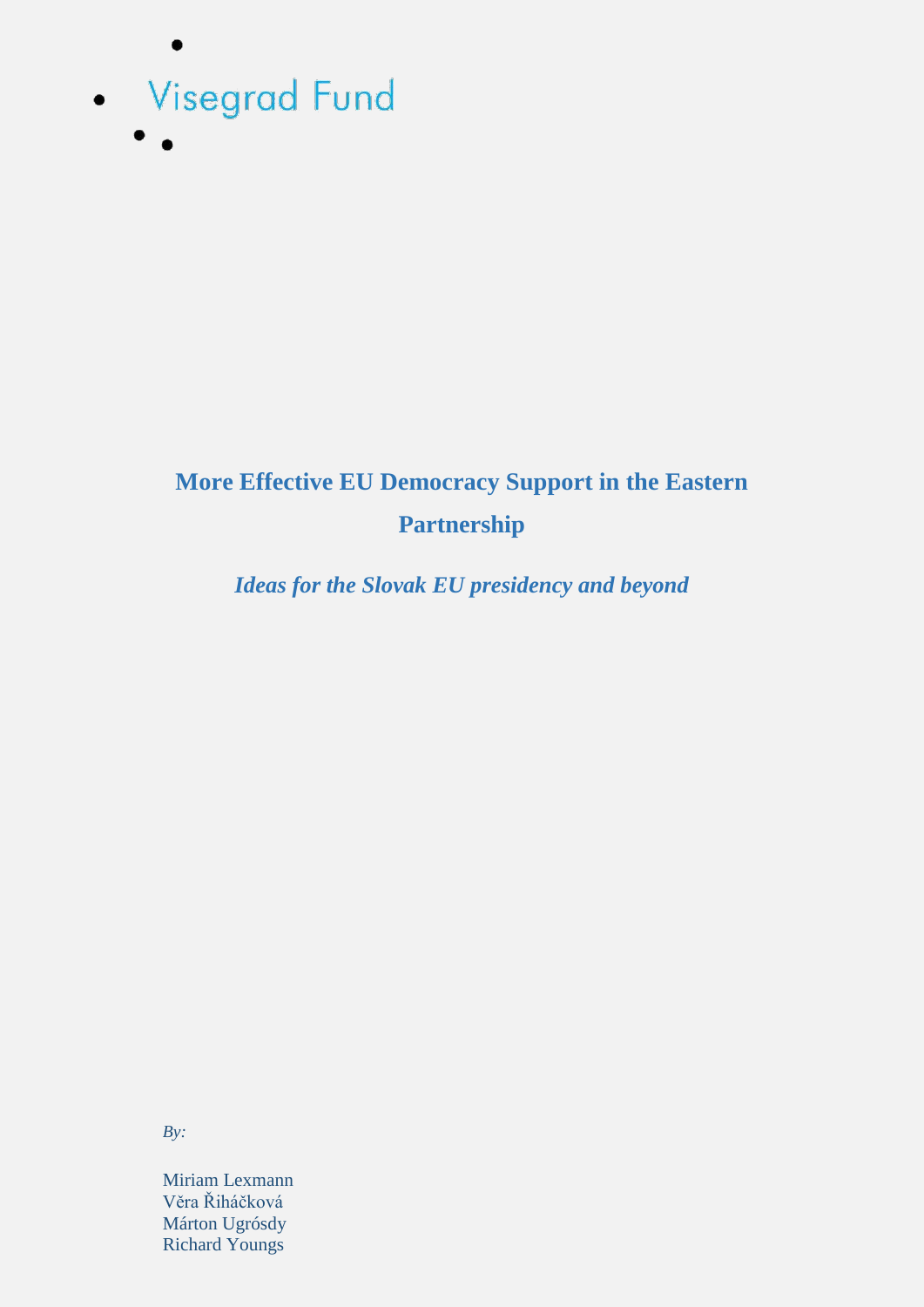The research paper was prepared in the framework of the project **"A V4 (and Slovak Presidency) agenda for reforming EU democracy funding in Eastern Partnership states"** which has been supported by the **International Visegrad Fund** and carried out in partnership with the **EUROPEUM Institute for European Policy**, **Institute for Foreign Affairs and Trade** (IFAT – Hungary), and the **International Republican Institute**.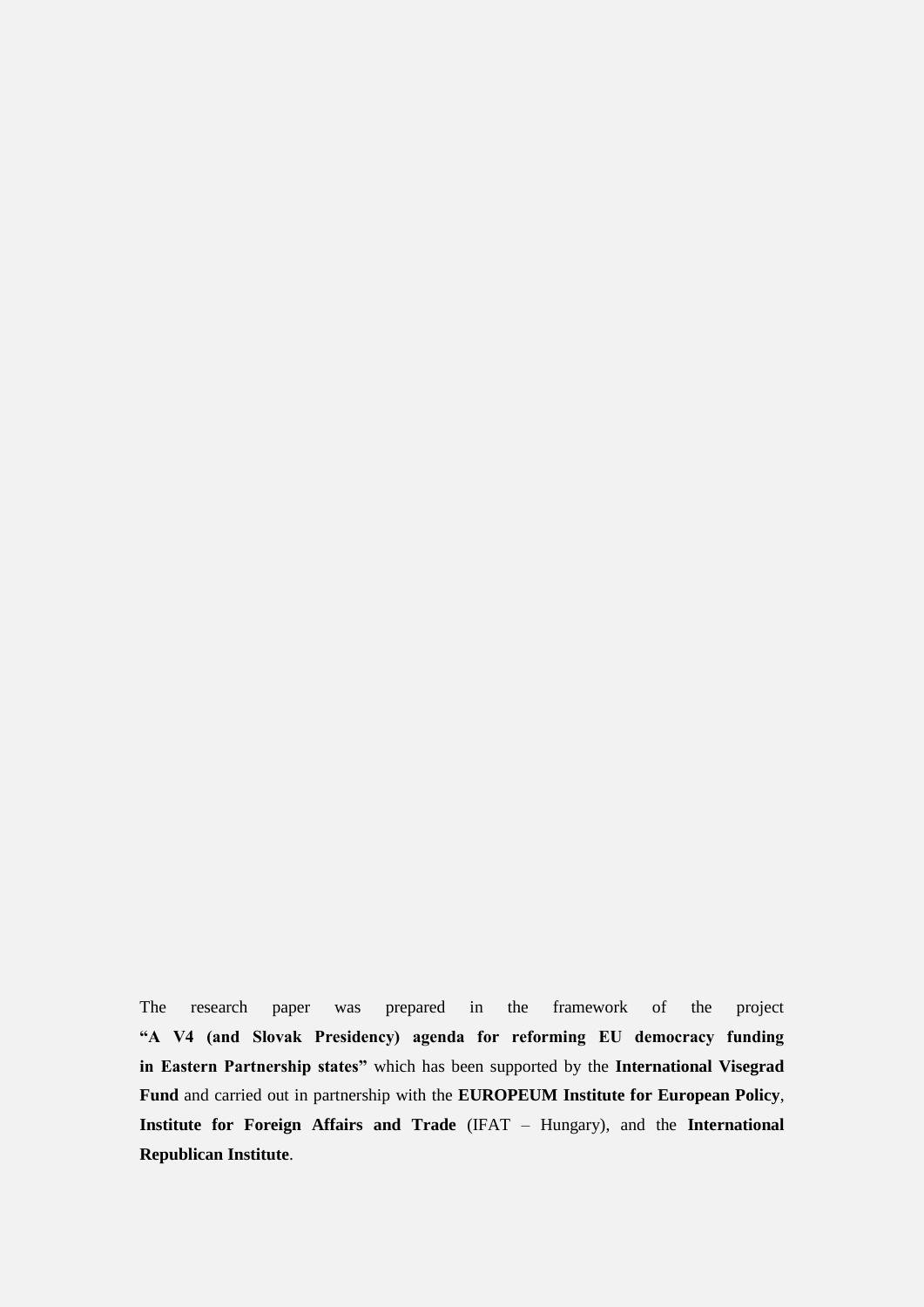### **About the Authors:**



**Miriam Lexmann** is the Director of the EU Office of the International Republican Institute. Prior to this she served as the Permanent Representative of the Slovak Parliament to the EU.



**Věra Řiháčková** is an Advocacy and Membership Manager at the Secretariat of the Eastern Partnership Civil Society Forum and an Associated Research Fellow at EUROPEUM Institute for European Policy.



**Márton Ugrósdy** is a research fellow at the Institute for Foreign Affairs and Trade in Budapest, Hungary, covering transatlantic issues, energy security, NATO and US foreign policy in Central and Eastern Europe.



**Richard Youngs** is a senior associate in the Democracy and Rule of Law Program, based at Carnegie Europe. He works on EU foreign policy and on issues of international democracy.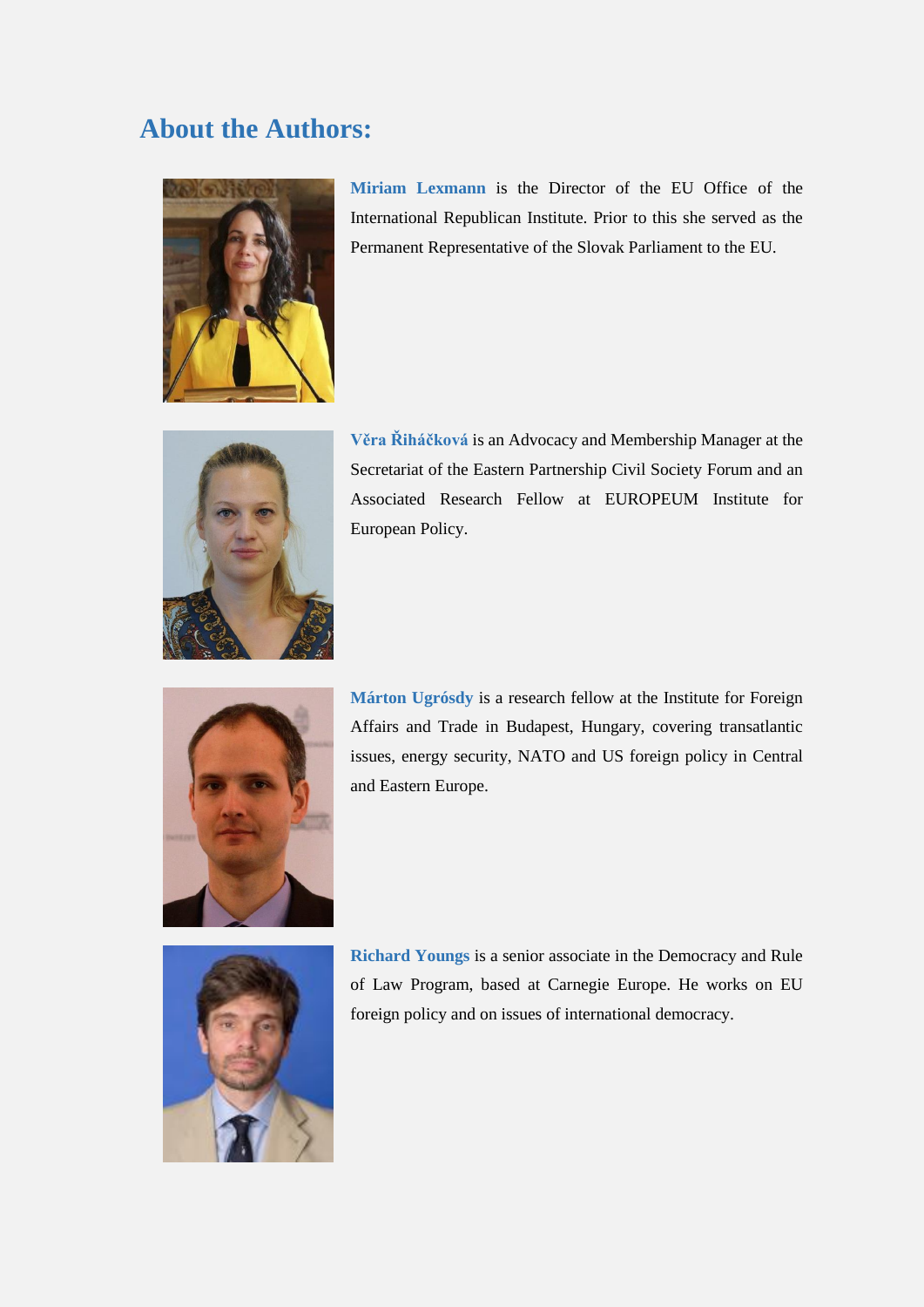## **Contents**

|--|--|--|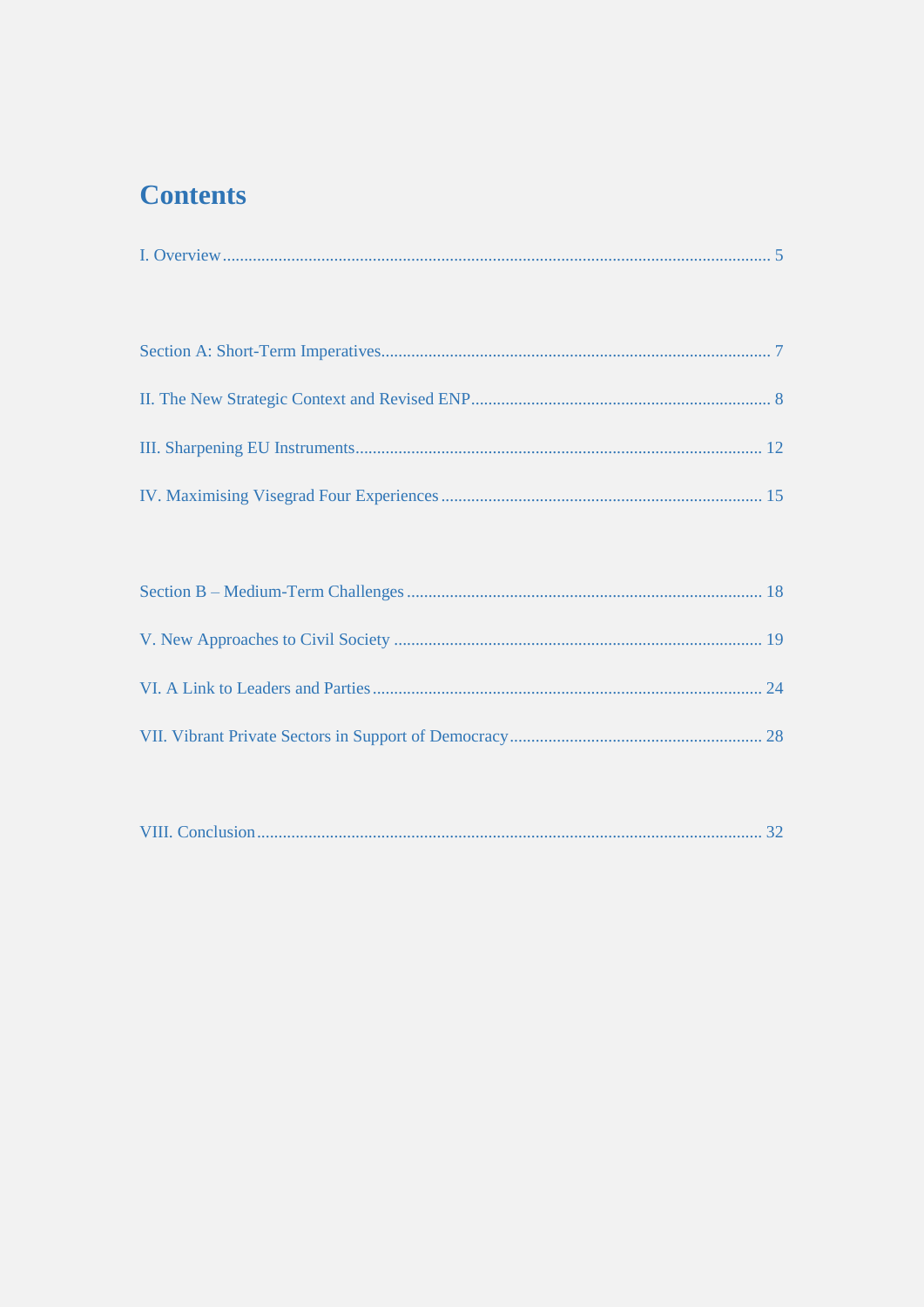### <span id="page-4-0"></span>**I. Overview**

The Slovak presidency occurs at a moment of intense challenge for the Eastern Partnership (EaP). While most attention has focused on the unresolved conflict in the Donbas, another concern relates to trends in democratic development. Democratic reforms, for the moment

*Our aim in this report is to match political trends within the EaP states to short- and medium-term policy improvements that the EU should be able to introduce through revisions to its democracy support instruments.*

appear to have stalled in Moldova and Ukraine, as both these countries have been mired in political crises in recent months. Georgia faces crucial elections in the autumn, against a backdrop of creeping Russian occupation and polls suggesting increased support for Russialeaning parties. Political space is shrinking in Armenia and new protests have erupted in the summer of 2016 against the government. The situation is even more dire in Azerbaijan. Belarus remains resolutely resistant to far-reaching political liberalisation.

In this report, we ask what policy changes the EU might consider to address these trends with a focus on the changing political and geo-strategic dynamics in the region. The EU's attempt to redesign the European Neighbourhood Policy (ENP) on the back of a review published in November 2015 opens up the potential for policy improvements. It also raises expectations of what the EU might achieve, and has brought forth criticism of the direction the new ENP seems to be taking. At a lower level, a mid-term review of the European Neighbourhood Instrument is due in 2017, offering an opportunity to sharpen the modalities of EU democracy support in EaP states.

Our aim in this report is to match political trends within the EaP states to short- and mediumterm policy improvements that the EU should be able to introduce through revisions to its democracy support instruments. We stress the role that the Slovak presidency might play in galvanising such improvements and the actions the broader Visegrad Four community might take to help upgrade European democracy support.

We start by situating the challenge of democracy support within the overall strategic context. Future democracy support must relate to, and build upon, the recent ENP review. We argue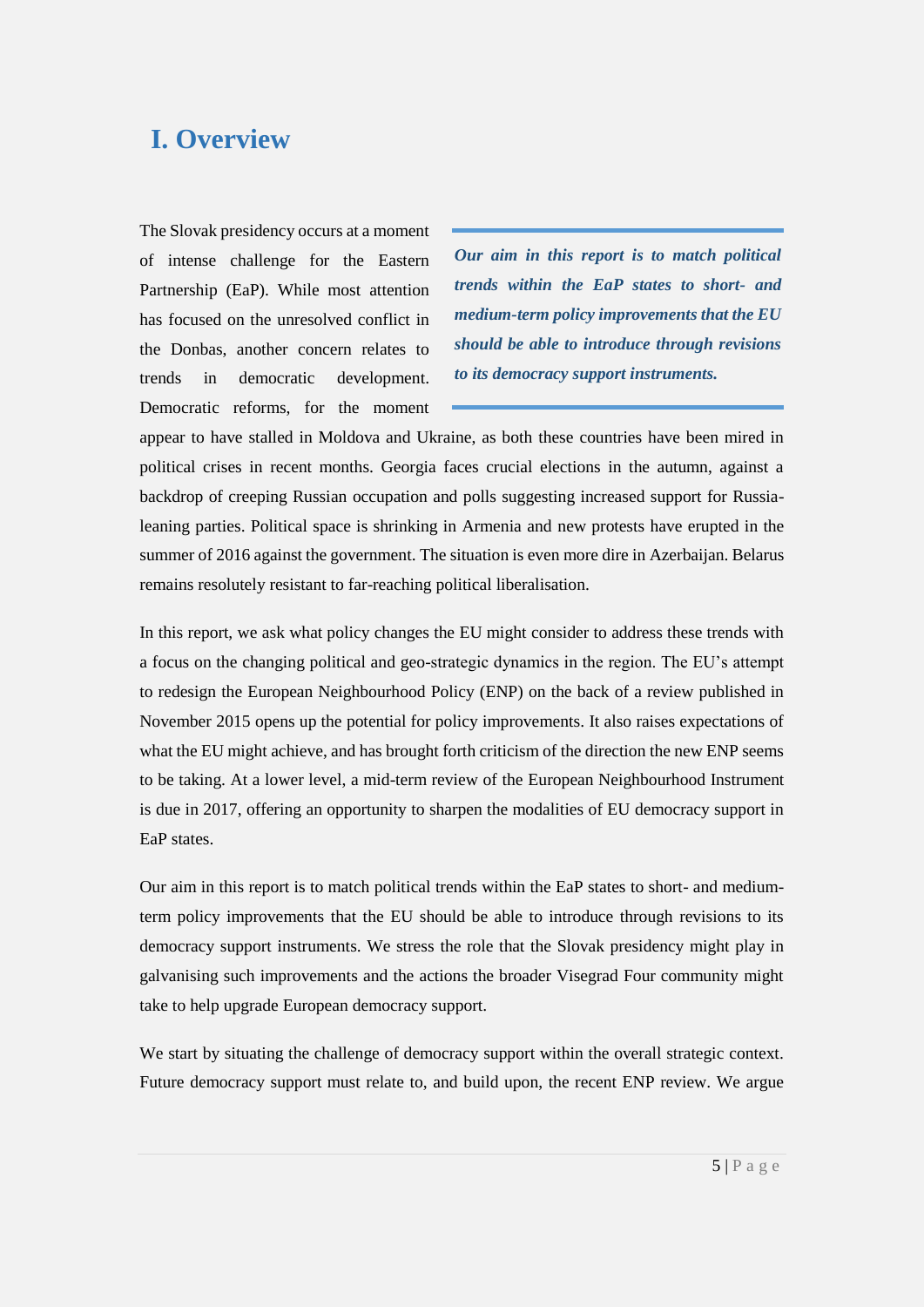there are positive possibilities in this sense, but also that the EU will need to address certain concerns that have arisen over the new ENP that is currently taking shape.

We then argue that EU democracy support in the EaP space needs urgently to deliver more effective backing for civil society. We explain how the nature of civil activism has begun to change across the EaP states. The EU needs qualitatively to fine-tune its civil society programmes, both to keep pace with new forms of protest and social movements, and also to deal with regimes' creeping restriction of civil society organisations.

Next, we argue that support for political leadership and political parties more generally is a missing element of EU democracy support in the EaP that needs urgently to be given greater priority. The EU needs to intensify its so far tepid support for the development of better functioning political party systems. This report suggests different ways in which the EU could make this happen.

We then map out how the EU could, and should, improve support to small and medium-sized enterprises (SMEs) as an integral part of its democracy support efforts. This is especially important as the political economy model of the EaP states and their persistently high levels of corruption and predatory state capture are powerful obstacles to democratisation.

The report attempts to support the Slovak presidency in its intention to intensify the EU's focus on the EaP region and to keep EU membership prospects open to countries that fulfil the requisite criteria – aims the presidency must achieve in the face of multiple internal EU crises. We believe that investing in a more stable and democratic Eastern Neighbourhood is vital not only for the region itself but also for the EU's geopolitical interests.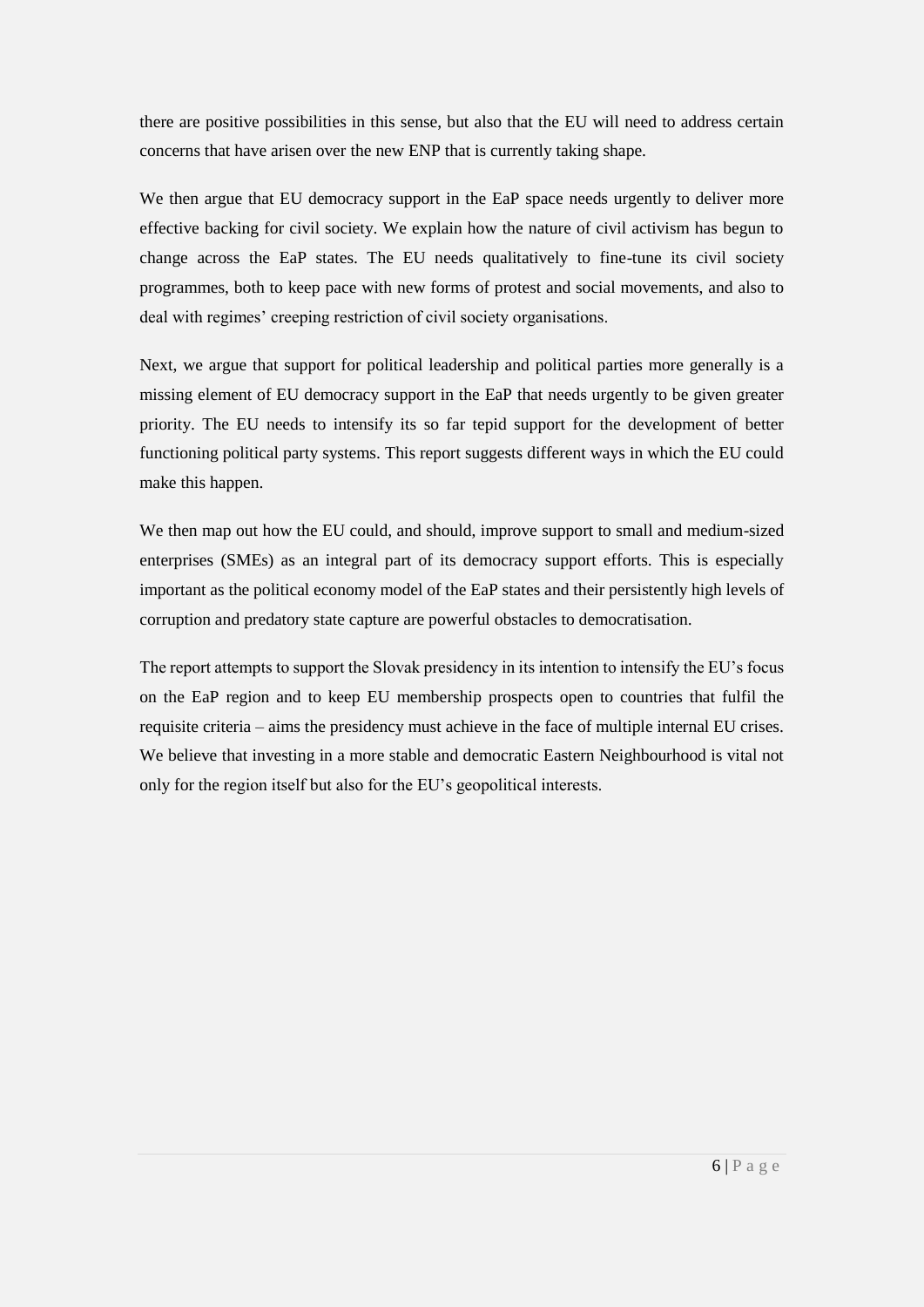<span id="page-6-0"></span>**Section A: Short-Term Imperatives**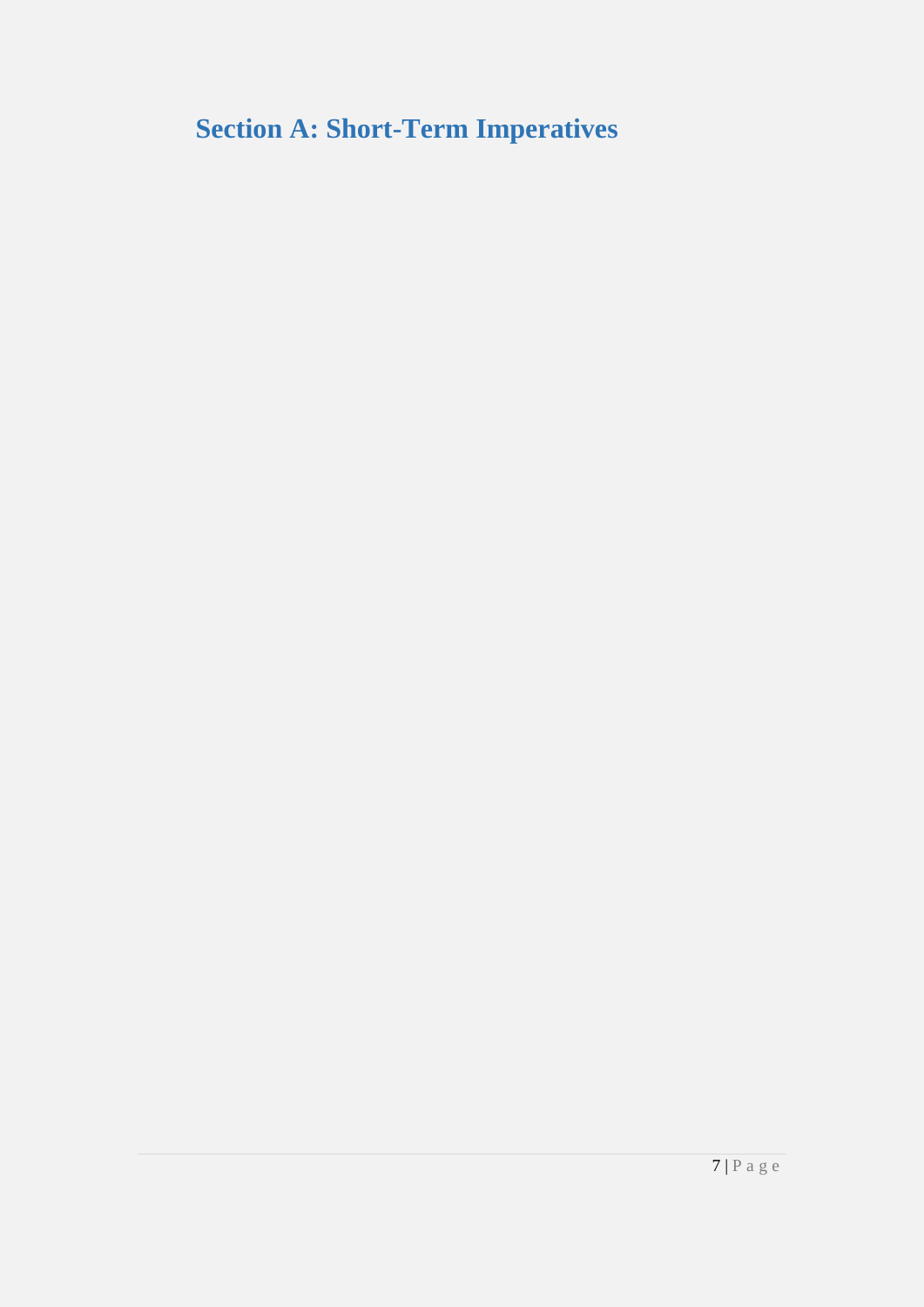## <span id="page-7-0"></span>**II. The New Strategic Context and Revised ENP**

The development of more effective democracy support must proceed from the current realities of geopolitical changes in the EaP area. And it must harness the potential provided by the ENP review of late  $2015<sup>1</sup>$ , which is currently the overarching framework for redesigned EaP policies (over and above the Association Agreements that three EaP states have signed).

The ENP review contains positive signals for democracy support, but has also engendered new concerns. In the context of recent developments in the EaP region, the ENP review does not provide a comprehensive strategic revision. Rather, it opens the way to a more modest adjustment to a changing reality that is driven by many variables. Many of these variables are, of course, neither generated nor controlled by EU policies. The review looks ambitious in the context of how the EU works, given the complex institutional nature of any review of this sort. In this sense, it augurs well for the future and gives democracy support a new platform upon which to base itself. On the downside, it is not clear that the incipient new ENP carries a strong or clear message to democratic actors in the EaP states.

> *On the downside, it is not clear that the incipient new ENP carries a strong or clear message to democratic actors in the EaP states.*

Some experts have praised the ENP review for acknowledging the situation on the ground in the EaP region. It certainly draws many correct reflections on the different aspirations and level of preparedness of the neighbouring countries to engage with the EU. The attention the review gives to the principle of differentiation is notable and generally welcome – and potentially good news for the prospect of more tailored democracy support. The review is also strong on the operationalisation of EU interests and introducing (at least formally) an enhanced security angle – both overdue changes.

Nonetheless, the review has received a lukewarm reception from civil society organisations and other players promoting human rights and democracy. Their main criticism is that the EU seems

<sup>&</sup>lt;sup>1</sup> EEAS, European Commission (2015)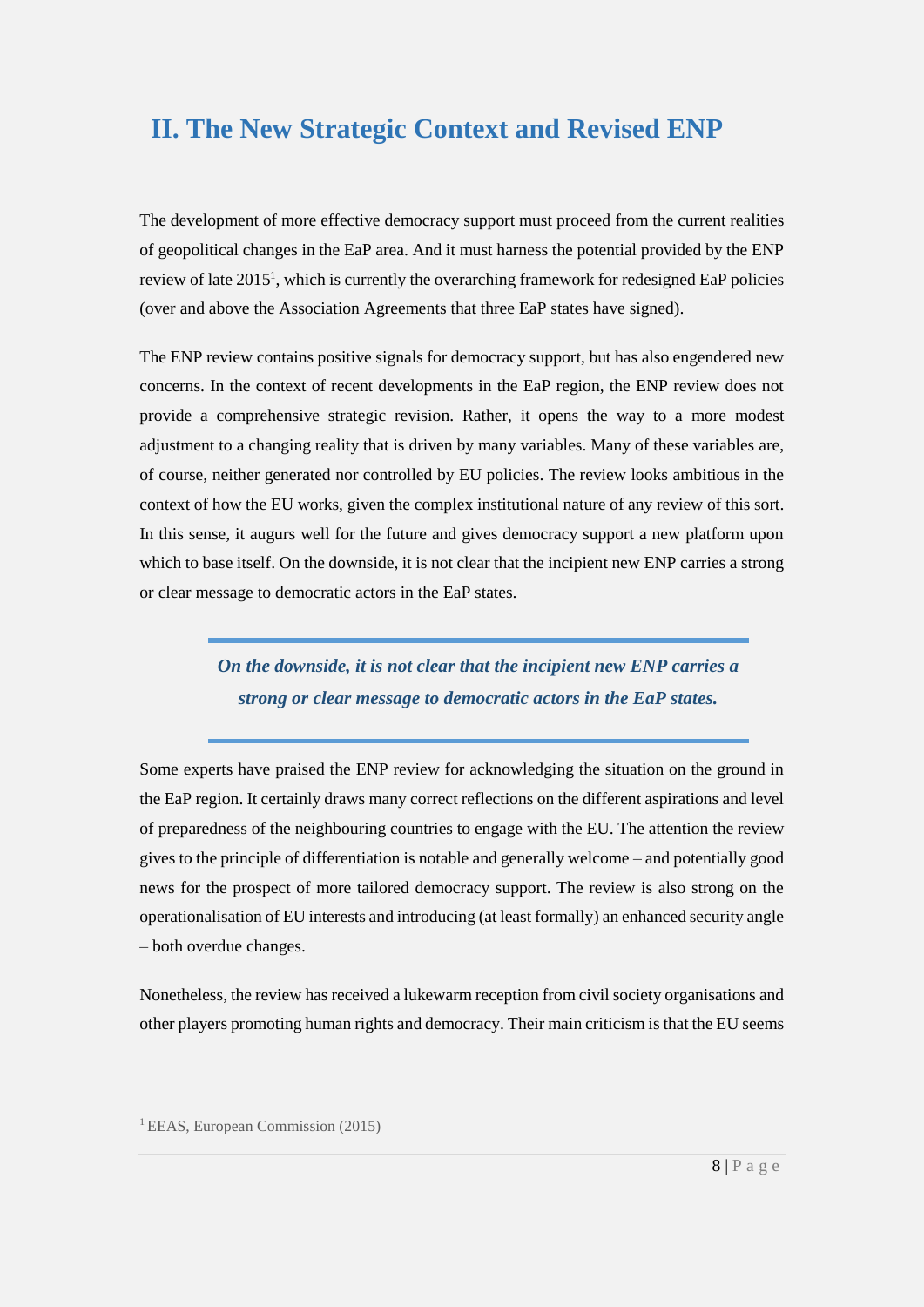to have turned towards realpolitik and away from the promotion of values. The main priority now seems to be on imminent, short-term concerns of stabilisation and migration.

Conditionality, once a cornerstone of EU external action, is not mentioned even once in the text. Many civil society organisations fear that this denotes that the EU will favour policies of uncritical engagement with non-democratic regimes and that the Union will relinquish its main source of leverage for democratic reform.

The ENP review does not offer a clear ordering of priorities but a mix of old and new frameworks. It lists priorities as a flexible *a la carte* menu for the neighbours. Good governance, democracy, rule of law and human rights represent, for example, a self-standing framework (in chapter IV of the review) based mostly on existing tools and priorities that will form a "baseline" of the policy. A clear link, however, to the key chapter on proposed joint priorities for cooperation (chapter V) is missing.

As regards implementation, the new thinking aims to reduce cooperation with partner countries to three priorities. This is a response to an underperforming incentive-based approach (the "more for more" principle). This "fewer and bigger priorities" approach should allow for a concentration of resources and more focused action. One outstanding problem is the selection of partnership priorities, however, which is not clearly defined in the document – other than in a reference to the greater involvement of EU Member States being important. The process of setting priorities is likely to be run by governments, with very limited involvement of local civil society and other non-governmental actors. We fear that this will provide political leaders in the partner countries more control over EaP policies, over and above societies' preferences.

The ENP review's new focus on bilateral relations with individual EaP states is in many senses welcome. However, if pushed too exclusively it could be damaging for many issues like the environment or security that need to be tackled at a regional level. Although the future of the multilateral track of the Eastern Partnership is not fundamentally questioned in the review document, in practice the trend is already towards a focus on bilateral relations. The division between those EaP countries with Association Agreements and those without these agreements has much logic to it – but it should not entirely eclipse the ENP's regional dimension.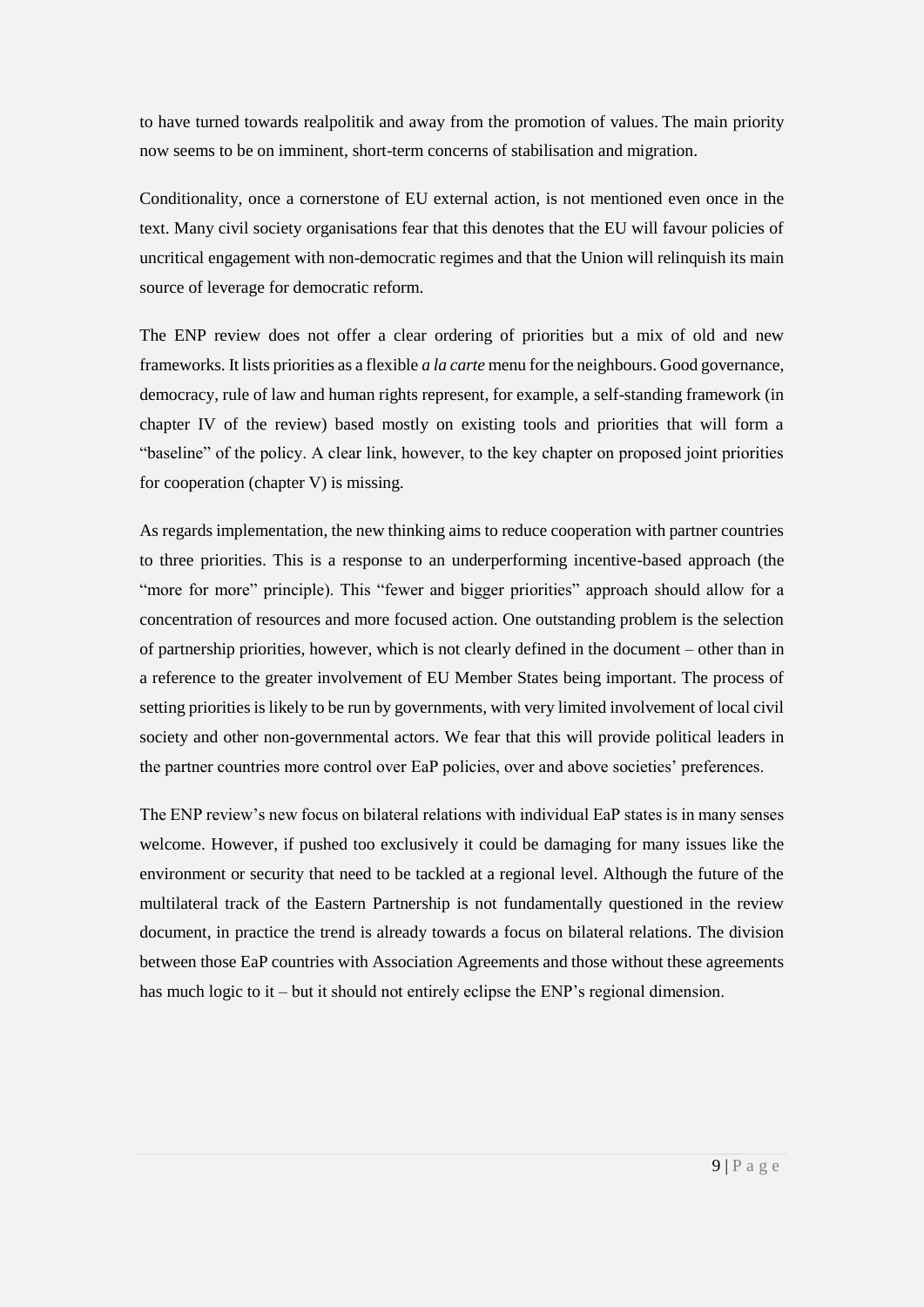*The question of how to ensure that there is no reform backsliding needs to be more explicitly and systematically addressed.*

The ENP review does not address an increasingly evident weakness of EU democracy support: the fact that political reforms can be so easily reversed. Often the EU has

backed democratic reforms in EaP countries, but without focusing on making changes irreversible. The question of how to ensure that there is no reform backsliding needs to be more explicitly and systematically addressed.

To this end, there needs to be more political oversight of EU funding. As funding has become so sought after across the region - and given the not entirely positive experience with direct budget support - full access to information on EU funding should be granted to international and local watchdog organisations.

The ENP review is right to state that current policies have not worked well for various reasons – including the internal incoherence of the EU and the multiplicity of internal challenges that needed to be answered. The revised policy line might indeed bring about tighter control over at least some processes in the neighbourhood and strengthen some capacities of EaP states.

#### *It is illusory to think that stability and security can be achieved without dealing more effectively with the policies of the Russian administration.*

However, there is one key strategic ingredient missing, if the shortcomings of previous ENP efforts are to be corrected. It is illusory to think that stability and security can be achieved without dealing more effectively with the policies of the Russian administration. The ENP review eschews any mention at all how EU policies in the EaP region might help shape change within Russia itself or of Russia's involvement in the region's (semi-) frozen conflicts – both of which are key to long-term stability.

Those actors in EaP societies that dedicate their professional lives and, in some cases put their personal safety at risk, to bring their countries closer to European values have expressed disappointment with (what they see as) the realist policy turn taken by the EU. This is despite EU promises to continue funding democracy programmes and make funding more flexible. Reformers need the political weight of the EU behind them when they challenge their governments.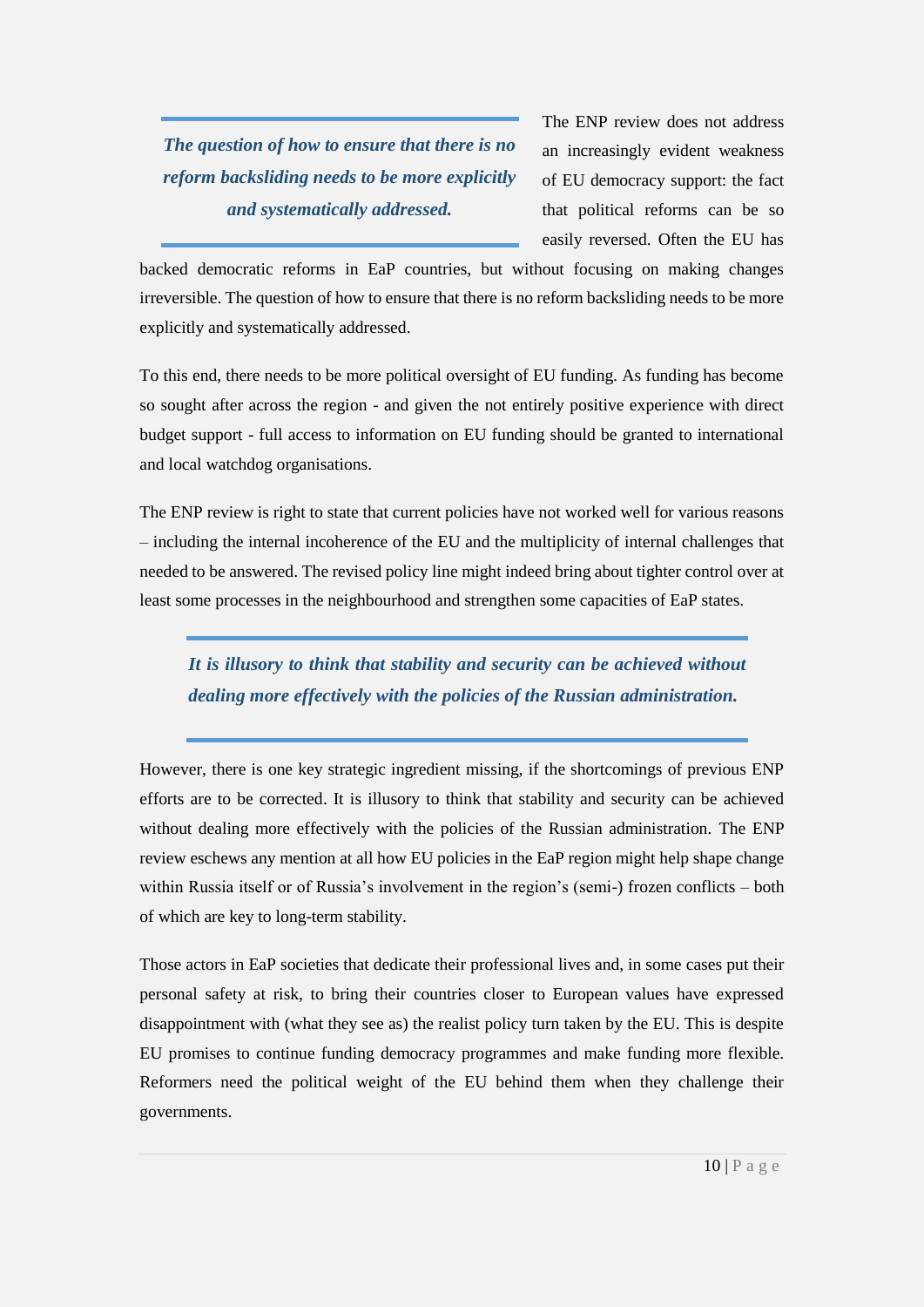#### *Recommendations*

This account points to elements of the ongoing reform of the ENP that still need to be fine-tuned. There needs to be a clear statement on democracy support being part of the EU's new geopolitical approach -

*The EU must make clear that the emerging ENP will not side-line civil society actors and the pro-democratic elements of the society.*

either as a separate declaration or in the revised terms of ENI guidelines. The EU must make clear that the emerging ENP will not side-line civil society actors and the pro-democratic elements of society. The Global Strategy, presented on 26 June<sup>2</sup>, offers some very general language on democracy that should be harnessed in an operational fashion within the EaP framework.

The EU institutions are looking for innovative ways to include and consult civil society on priorities for the new EU-Azerbaijan and EU-Armenia agreements. These welcome steps should be formally codified, so that the new ENP does not (even implicitly) weaken prodemocratic efforts – or create a context that makes effective democracy support programmes harder to run in EaP states.

Furthermore, it is necessary to clarify the reference to Member States' greater involvement. EU Member States should help create more synergies and coordination both at a political and an implementation level. Local civil society organisations are often confused by diverging messages coming from different European actors. More binding guidelines on coherence are needed for future practice.

<sup>2</sup> European Union Global Strategy, (2016)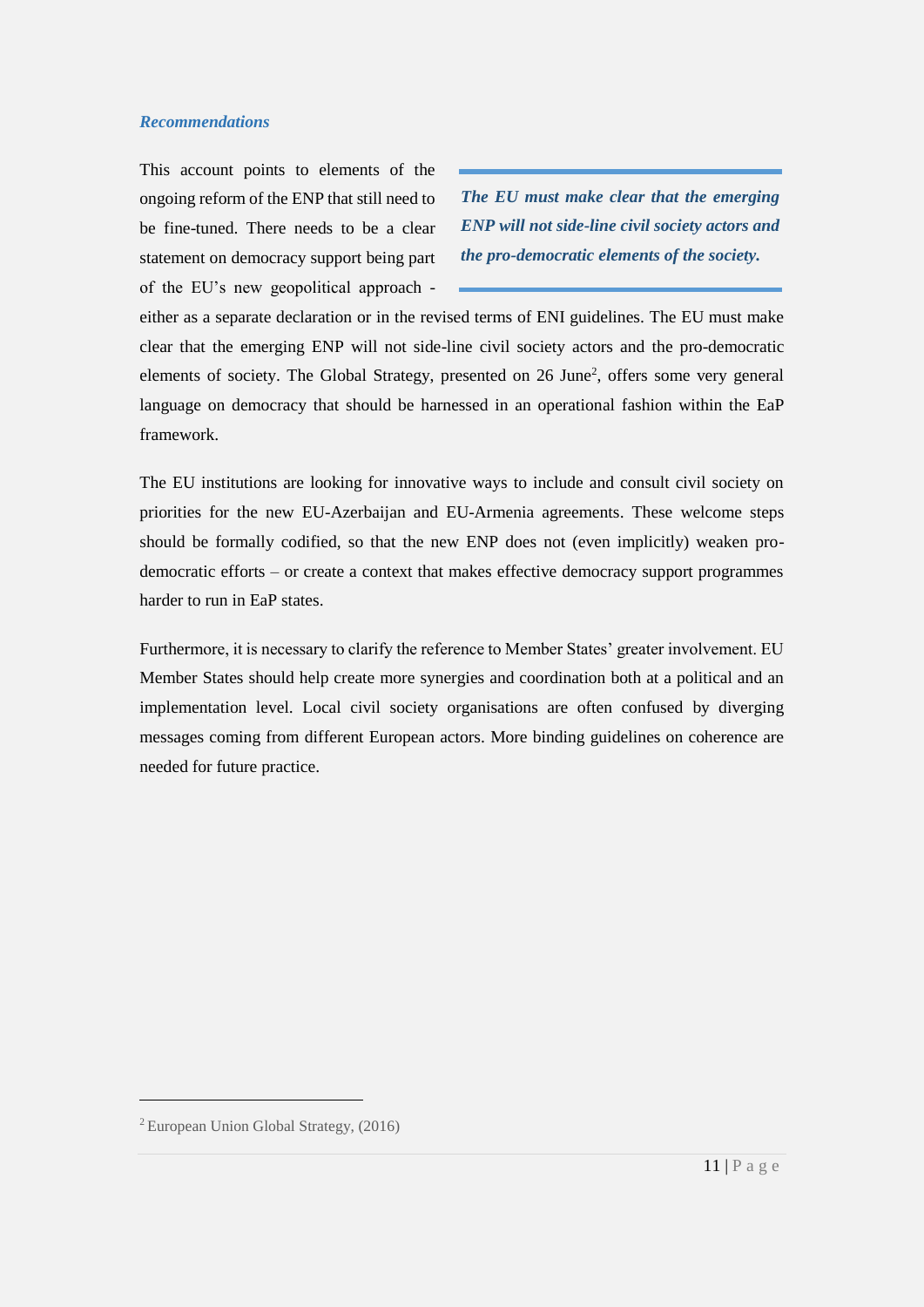### <span id="page-11-0"></span>**III. Sharpening EU Instruments**

In a close follow-up of the recently issued ENP review, the European Commission has also started the process of revising its financial instruments for the EU neighbourhood. The expectations here should be modest. The financial regulation that establishes principles of EU budget spending and sets limits to funding flexibility is not likely to be amended significantly. One of the debated amendments that will be proposed by the European Commission and might be adopted is a mechanism allowing for a smooth transfer of unspent resources from one budget year to another. The revision of programming documents, including regional programmes and multi-annual priorities, and the Single Support Frameworks will now take place in 2017 instead of 2018. This is in order to incorporate the ENP review and the new partnership priorities for political and technical cooperation that are to be agreed with the partner countries and established within the Partnership Priorities Framework.<sup>3</sup>

At this stage, it seems there is lack of will to modify the main instruments covering the Eastern Neighbourhood – the European Neighbourhood Instrument (ENI), the European Instrument on Democracy and Human Rights (EIDHR) and parts of the Development Cooperation Instrument (DCI) - until the debate about the next financial framework begins at the end of the 2014-2020 period. Although there are already some ideas circulating about how the instruments should look under the next EU financial perspective, such a debate is-long term – it will need to bring in the issues suggested in section B of this paper.

Whether or not any "strategic leap" will take place in 2020 remains unclear. The EU, works slowly and through small adjustments. At present, it is realistic to focus on a less ambitious but useful agenda that might add at least some flexibility to the EU's notoriously rigid funding rules.

*Improved data collection, statistics and analysis* to support smart-granting should be put in place. In particular, better data collection on how much the EU spends on different priorities would help formulate better policy.<sup>4</sup> The European Commission (DG NEAR) gathers data for sectoral envelopes and some empirical data can be drawn from the EU´s *Financial* 

-

<sup>&</sup>lt;sup>3</sup> Out of the EaP countries, the Partnership priorities will be concluded with the countries that have not signed AA/DCFTA. Georgia, Moldova and Ukraine are in this sense enjoying much more complex contractual and consequently financial relation with the EU.

<sup>4</sup> Rihackova, Vera (2014); Szent-Iványi , Balázs (2014); Kaca, Elzbieta (2014)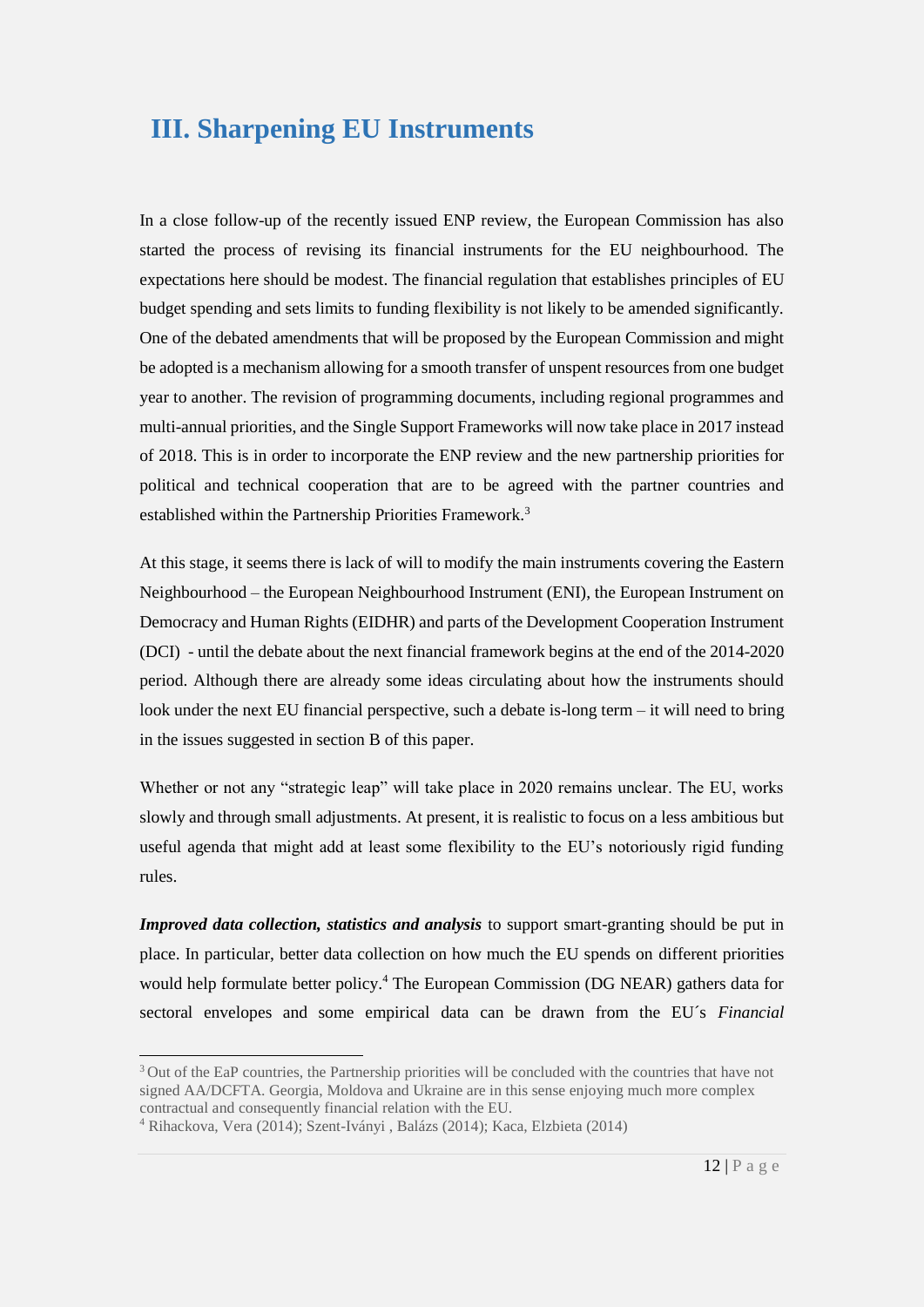*Transparency System.*<sup>5</sup> However, a set of criteria and a comprehensive cross-DG data collection mechanism that would deliver information on how much the EU spends, and on which type of actors and actions, is long overdue. The EU also needs to strengthen situational analysis and focus policy research to sharpen the EU's grant-making activities. Situational analysis must use all intra-institutional sources of information in order to identify major obstacles to democratic developments in the neighbouring countries and be used to underpin programming.

*Re-granting* is a useful tool that helps the EU deliver small grants to grass-roots organisations through intermediary partners. It is important, however, to develop this tool further, especially as the EU is shifting towards bigger value contracts and grants. The criteria for re-granting currently under discussion – must allow for larger amounts to be re-granted. The EU should consider enlarging the pool of beneficiaries for whom re-granting to local civil society is mandatory. More transparency and reporting is also needed to ensure that such re-granting increases. The EU should also allow beneficiaries a 'risk money cushion' for riskier support to non-registered entities and new forms of civil society actors described in Section B of this paper. This would go beyond the kind of lump sum funding available through re-granting rules.

> *As civil society space is closing in many countries, the EU needs to use its own flexibility clauses more extensively.*

*Using existing flexibility in full.* As civil society space is closing in many countries, the EU needs to use its own flexibility clauses more extensively. Funding for non-registered entities from the EIDHR hardly occurs and is extremely ad hoc and under-utilised. It would be useful to map the reasons why this is the case (for example, the personal liability of EU officials) and address these obstacles with specific guidelines.

*Joint programming for calls* including Member States and civil society networks should become established practice. So far this has been limited as it is often a matter of lobbying and the good access of some civil society organisations based in Brussels that are the determining factors. Additional joint programming measures would not only bring additional expertise into the drafting process of the calls, but also a regulated information flow towards the potential applicants. The EaP Civil Society Forum, for example, could be involved in programming calls

<sup>5</sup> Financial Transparency System, European Commission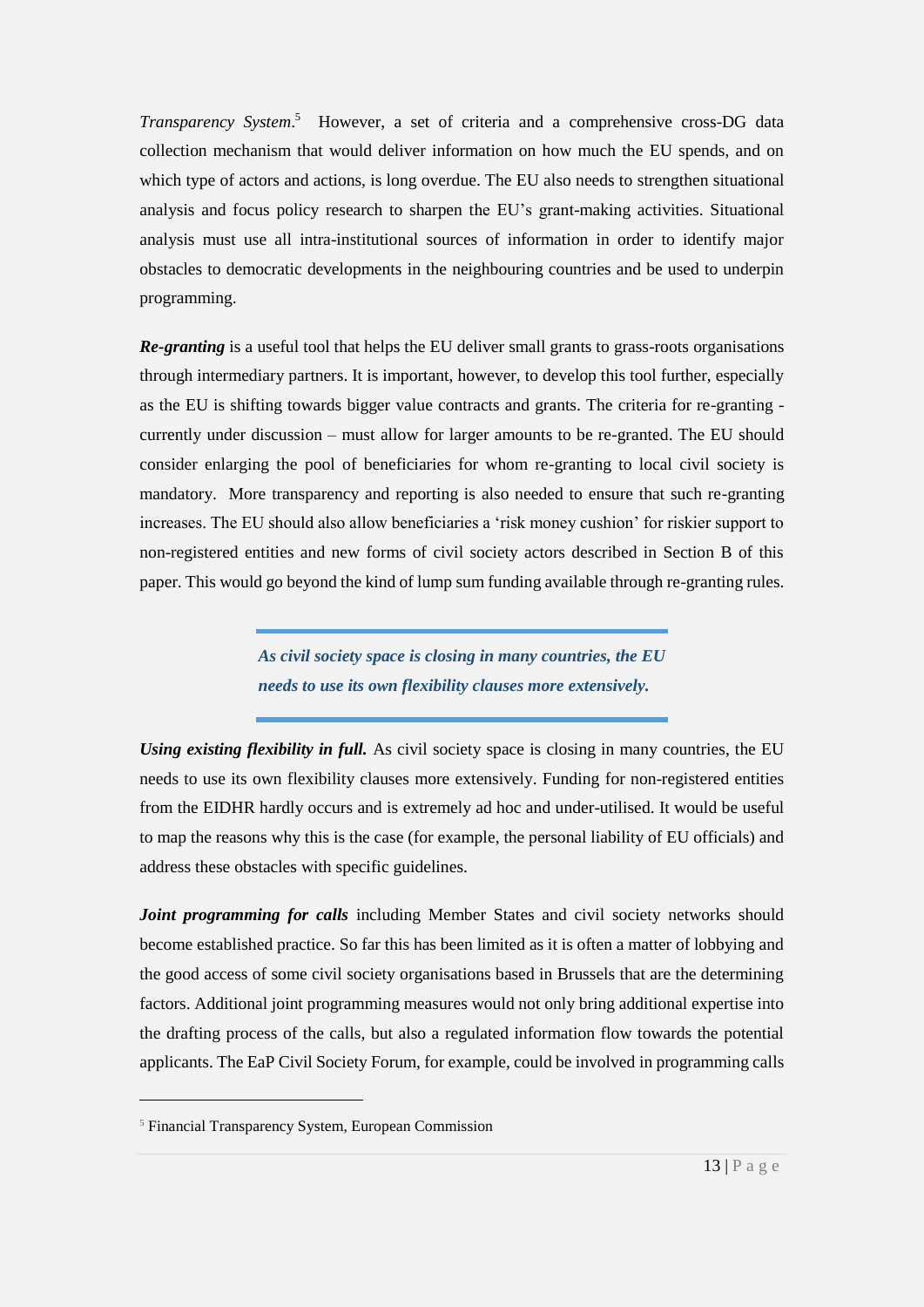covering the EaP region, as CONCORD (European Confederation of Relief and Development Non-Governmental Organisations (NGOs)) has been involved in the programming of DEAR (Development education and awareness raising) calls. However, clear rules for joint programming should be elaborated to ensure that conflict of interest is avoided.

*Support to actors* that are delivering flexible assistance to civil society in the region, needs to be stepped up in response to the closing space for civil society in some EaP countries and to address the fast changing needs of societies elsewhere. A specific facility pooling the resources of Member States and the European Commission should be set up to provide funding outside the established legal framework.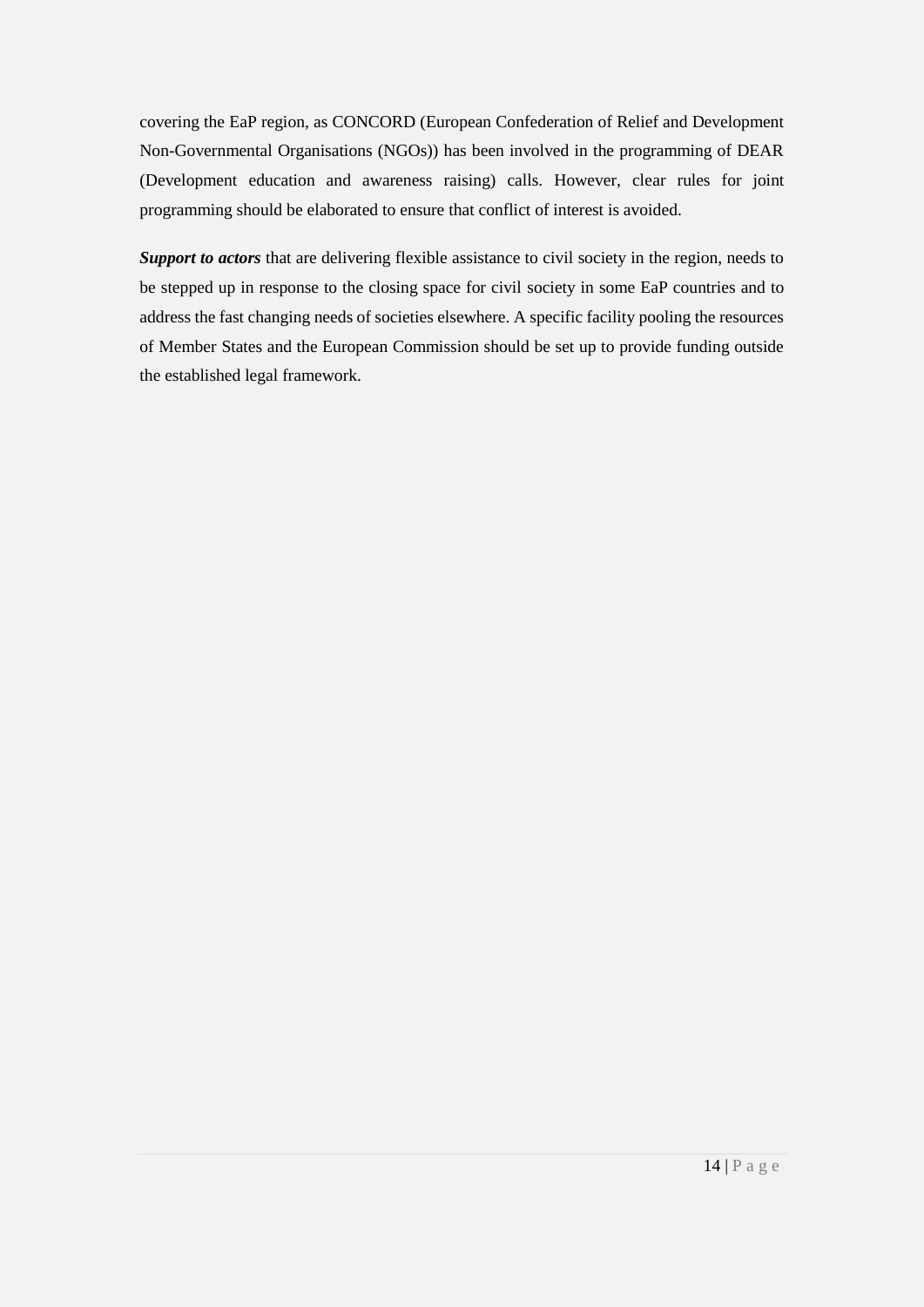## <span id="page-14-0"></span>**IV. Maximising Visegrad Four Experiences**

There is scope for the Visegrad Four (V4) states to sharpen the use of their own transition experiences under the rubric of ENP and EaP initiatives. They have all used this approach in recent years, of course. Yet, more needs to be done to maximise the potential and avoid the more simplistic approaches towards experience sharing.

The V4 countries have made democracy assistance, based on direct transition experience, a priority of their official development assistance in their neighbourhood. The EU has recognised the potential for sharing the transition experience of its members in various policy papers.<sup>6</sup> The publishing of an online database – the European Transition Compendium  $(ECT)^7$  in 2010, represents the most visible and practical step the EU has taken in this direction. Although this was a promising step, unfortunately the tool has not been updated or developed further since then.

One of the most innovative proposals in this area comes from the European Parliament in its resolution<sup>8</sup> of 2008 where it called on the Commission to actively involve Member States with relevant transition experience in the preparation and negotiation of Action Plans and in monitoring their implementation. However, no concrete implementation measures have been presented so far.

In 2011, eight of the central and eastern European (CEE) countries produced a Non-paper,<sup>9</sup> 'Harnessing the transition experience in the EU's external relations – from policy to implementation', in which they called on the European Commission and the EEAS to develop a more systematic approach towards using transition experience in external relations. This, they argued, would improve aid effectiveness through enhancing capacity development and closely link EU external and development policies with citizens' needs on the ground. They called for

-

<sup>6</sup> European Consensus on Development (2005); European Council Conclusions of 18 November 2009 on an 'Operational Framework on Aid Effectiveness'; European Commission Green Paper on EU Development Policy (2011)

<sup>7</sup> European Transition Compendium (2010)

<sup>8</sup> European Parliament (2008)

<sup>9</sup> Non-paper by the Czech Republic, Estonia, Hungary, Latvia, Lithuania, Romania, Slovak Republic and Slovenia (2011)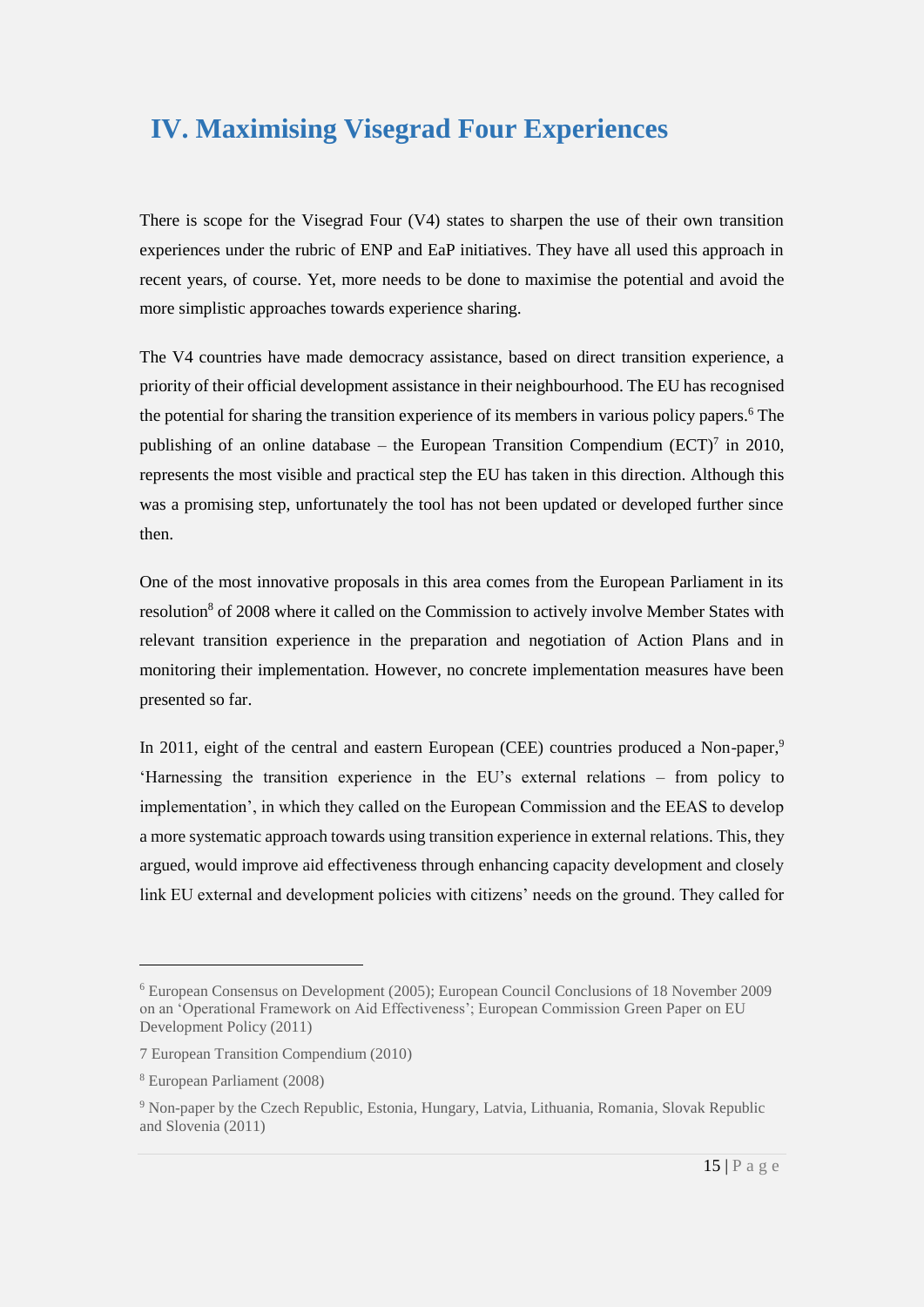shares of funds under the whole array of EU budget lines to be ring-fenced for such transition experience sharing.

> *The fact that the EU has yet to involve central and eastern European implementers on an equal footing represents a lost opportunity.*

Increasing the number of implementers from member states with relevant transition experience would strongly enhance the transition-experience flow and thus benefit EU democracy support. Central and eastern European countries have gained expertise in running democracy support programmes both as donors as well as implementers, and therefore can understand both sides of this equation – unlike the bigger and more established democracy promoters. The fact that the EU has yet to involve central and eastern European implementers on an equal footing represents a lost opportunity.

EU funding rules are difficult for small CEE implementers to meet, given their relatively limited capacities. As a result, only 3.6 per cent of the total value of all grants and contracts aimed at democracy promotion in the Eastern Neighbourhood between 2007 and 2010 was implemented by CEE organisations as leading partners - only 30 projects out of 649.<sup>10</sup> Out of the 3921 grants

awarded from EU thematic programmes (DCI) and instruments (EIDHR) between 2004 and 2013, only 30 were awarded to central and eastern European organisations, representing a mere 0.75 per cent.<sup>11</sup> The EU needs to correct this imbalance.

*…only 3.6 per cent of the total value of all grants and contracts aimed at democracy promotion in the Eastern Neighbourhood between 2007 and 2010 was implemented by CEE organisations…*

<sup>10</sup> Szent-Iványi, Balázs (2014)

<sup>11</sup> Oana Raluca Badan, & Mirjam Sutrop (2014)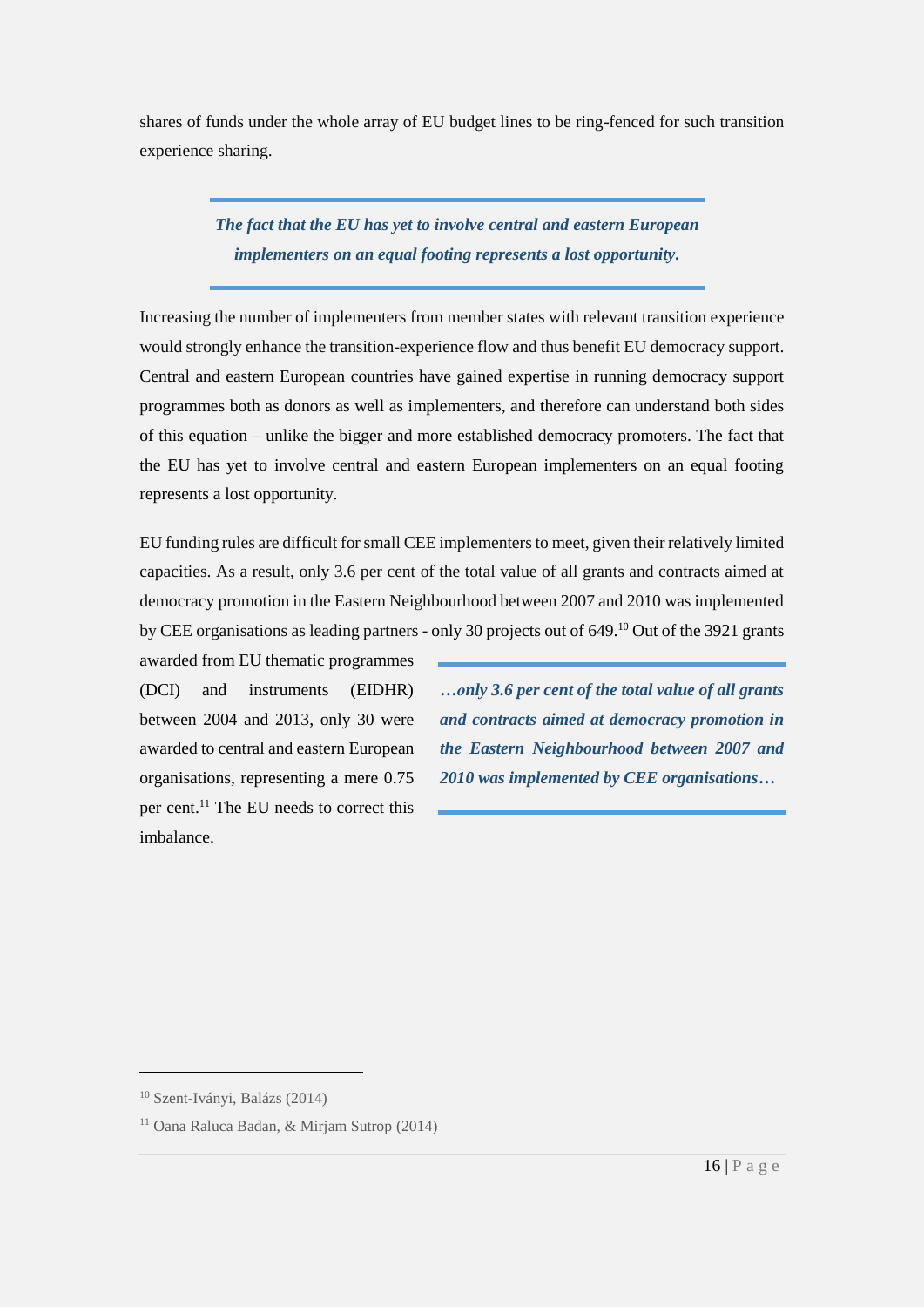#### *Recommendations*

<u>.</u>

Wider re-granting previsions would help to achieve this objective – smaller implementers could then be funded via larger recipients. EU programmes should also help CEE implementers build their own capacity to carry out democracy support in the EaP. The experiences of DEAR calls,<sup>12</sup> that have found ways of including the region's organisations to a greater degree in education initiatives, should be extended to the democracy field in the EaP region. Central and eastern European experts should also be included more systemically within TAIEX (Technical Assistance and Information Exchange instrument of the European Commission arrangements).

Of course, there are significant differences between EaP states' political conditions and those of the V4 states in the 1990s. However, the shared post-communist past and the language and cultural proximity play a significant role. EaP reformers frequently demand help from V4 and Baltic experts. This is an untapped potential that the EU must do more to fully realise. Supporting CEE implementers, who often act as democracy watchdogs and are actively engaged in their own countries, would also help address on-going concerns with democratic backsliding within the CEE Member States themselves.

 $12$  Due to precedential lowering of some DEAR calls criteria for applicants from CEE, e.g. co-financing, the grant minimum, required years of experience; CEE implementers were successful in securing 14.17 per cent of all allocated budget (17.43 per cent of total awarded grants between 2004 and 2013).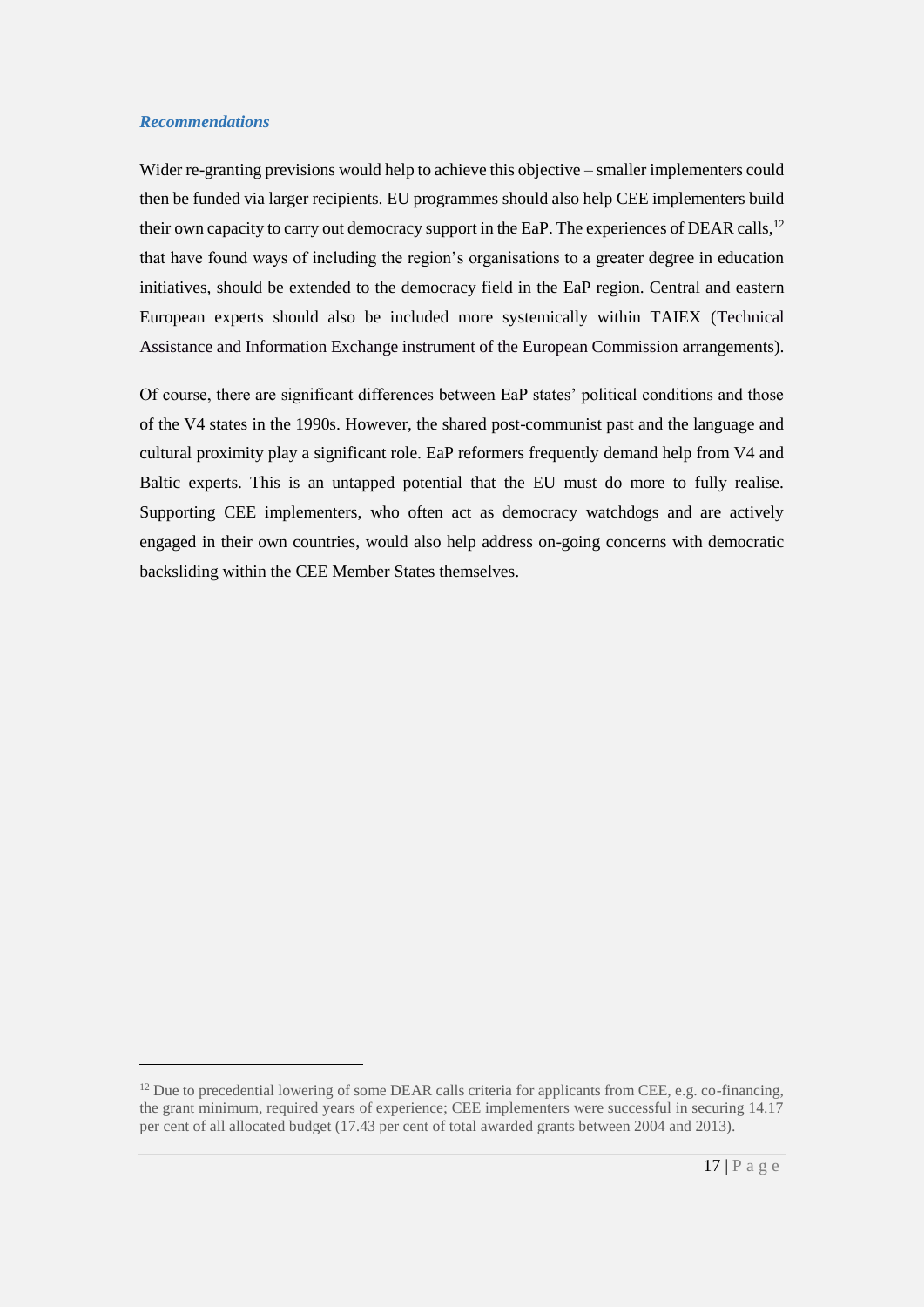<span id="page-17-0"></span>**Section B – Medium-Term Challenges**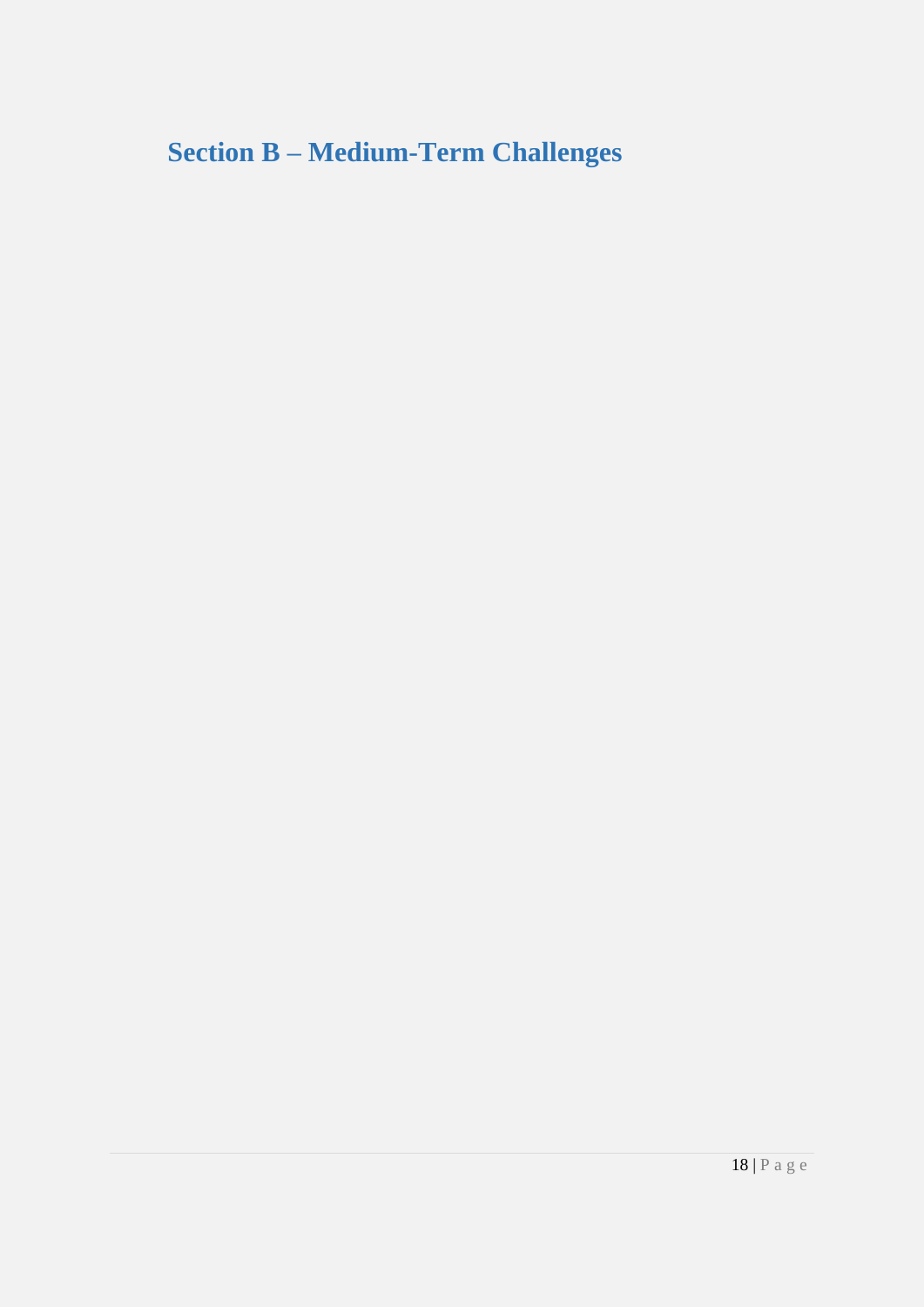## <span id="page-18-0"></span>**V. New Approaches to Civil Society**

*The context for civil society in the European Neighbourhood has changed and this merits a wholesale reconsideration of donors' support for civil society organisations.*

In recent years, challenges and opportunities have arisen that affect civil society support. New kinds of civic actors and protest have appeared in states like Armenia and Ukraine; new forms of organisation have taken shape in places like Belarus; and at the same time, new regime tactics have narrowed the space for civil society support, most dramatically in Azerbaijan. The context for civil society in the European Neighbourhood has changed and this merits a wholesale reconsideration of donors' support for civil society organisations.

Civil society has taken on a new vibrancy, as protests have spread in several EaP countries. New forms of social protest based on digital technology have both positive and negative features. They involve effective protests against regimes, but have not shown themselves good at post-protest, long-term alliance building. This has been apparent in Ukraine and Armenia. Divisions are also widening between new urban movements and more traditional organisations in rural areas.

There is today a wider variety of civil society organisation that looks very different from the standard, capital-based, professionalised advocacy NGOs that represent the most common type of partner for

*There is today a wider variety of civil society organisation that looks very different from the standard, capital-based, professionalised advocacy NGOs…*

international donors. This is part of a broader debate that is gaining traction over different 'varieties of democracy' that might merit encouragement, which in part reflects the emergence of new types of civic actors. Some new civic movements may militate for democracy but not be especially 'liberal'.

Today, civil society is a more contested concept amongst analysts than it was in the moment of liberal optimism following the fall of the Berlin Wall. It is also a far more divided sphere. The division between 'old' and 'new' civil society is currently the subject of much debate amongst activists. And it is an increasingly potent phenomenon with which external support for civil society still struggles to come to terms.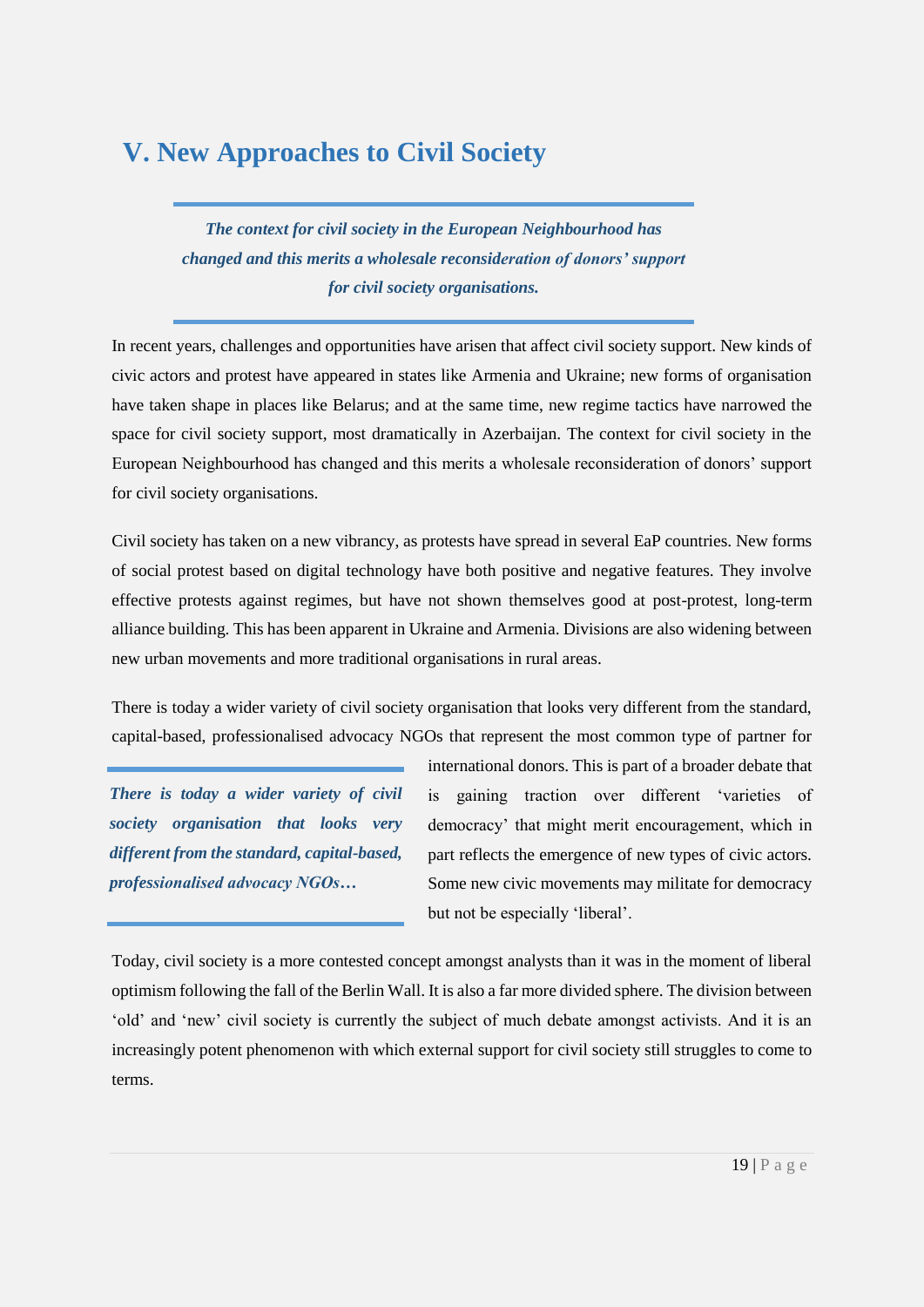The trend in most EaP societies today is towards a younger generation seeking more direct models of democracy based on digital technology and crowd sourcing – as was seen in activism in Moldova during the last year, for example - and what these demands mean for existing concepts of both representational and direct democracy.

Today influence is wielded through diffuse social movements at least as much as through traditional civil society organisations. These movements offer a form of 'counter-power' as they link together different issue-based networks. They often reject standard forms of leadership and have generally not forwarded very comprehensive policy programmes. It is said that their importance lies in the very *process* of networking rather than any well worked out or long-term substantive goals.

Membership of such movements is most often occasional and shifting; individuals protest but then do not invest huge amounts of time or effort in developing serious and implementable detailed proposals for any one civic body. Part of the reason for this is that the nature of the protests movements have often been predicated on an uneasy and diverse mix of actors – as was seen most dramatically in the case of the Maidan revolt in 2014. Today's civil society is, some experts insist, more about diffuse networks, selective participation, actions as ends in themselves, civil disobedience, and symbolism.

Experts talk of a 'second generation' civil society emerging in EaP states. These are based around informal campaigning for extremely local issues, like saving a particular park or preventing a given development project. The 2015 Electric Yerevan protests are often cited as typical of this new activism. Activists see such specific issues as the concrete manifestation of corruption, oligarchic capitalism and persistent authoritarian dynamics. The groups are not professionalised and indeed often have a negative view of the professionalised NGO sector that they see as too self-serving and tame. The second generation initiatives want to be seen as broad-based and inclusive movements, not 'opposition' activists aligned with certain political parties or political agendas.

Some analysts see the new shape of civil society as positive for democracy; others fear its impact is highly problematic and destabilising. It is unclear how external actors can influence these new trends – if at all.

In many senses, the changes are positive and welcome. The emergence of new civic actors and more confrontational protest activity represents a benign, healthy and to-be-expected playing out of the way that democracies are supposed to resolve differences. The middle class has become more active across the world as its attention turns to non-material grievances, like political freedoms.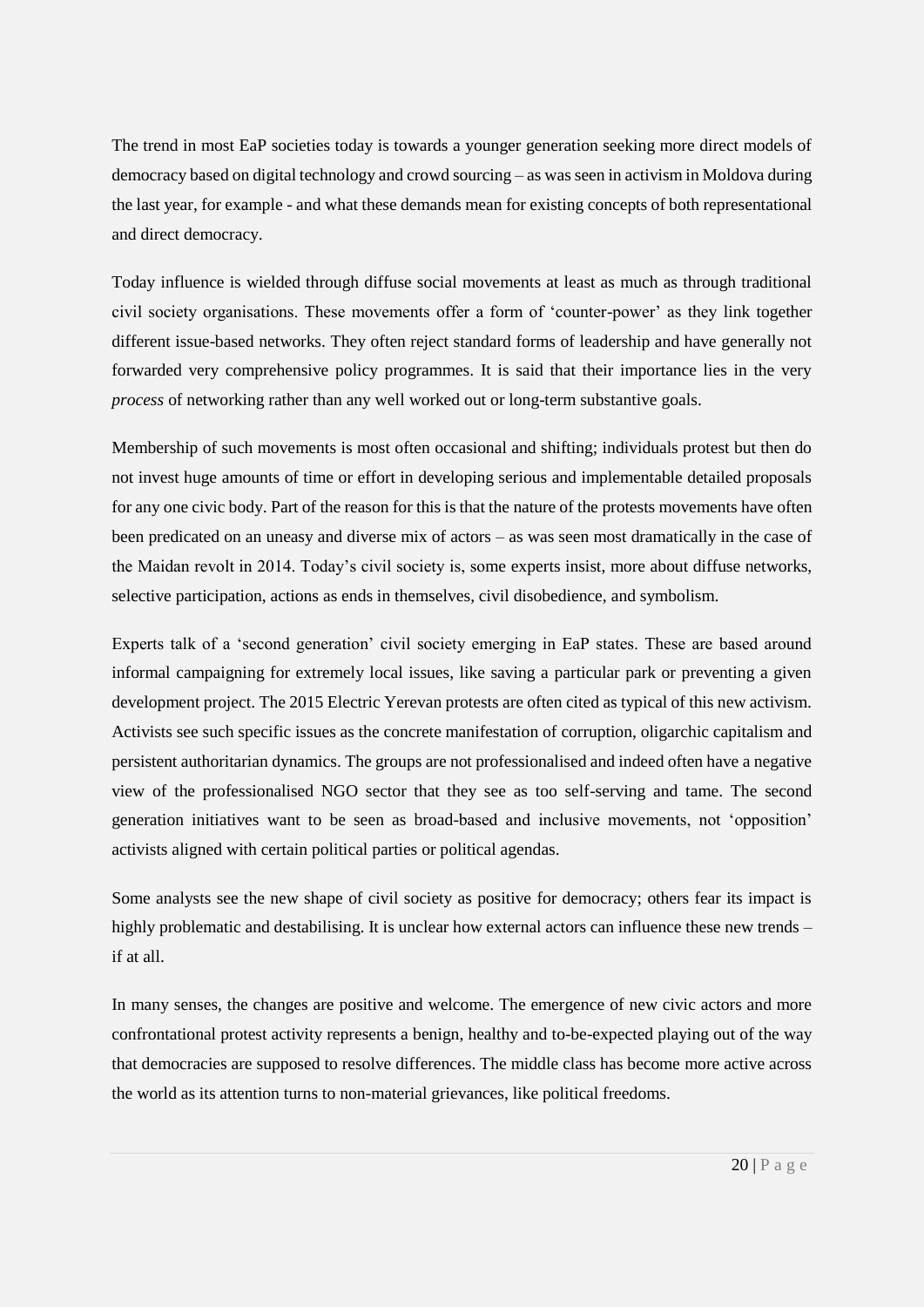Conversely, sceptics argue that the explosion of protests denotes a mal-functioning, or misfiring of the long-supposed connection between civil society and democratic quality. They argue that today's new civil society actors are almost the antithesis of the democracy-enhancing qualities that civil society organisations have traditionally been assumed to possess. Today's protestors oppose and seek to undermine governmental power; but they have no ideology, no comprehensive governing manifestos of their own. They propose no solutions. They oppose certain policies (austerity, elite corruption) but have no systemic alternative worked out.

Some observers feel that disruption has become an end in itself. Within and beyond the West, participation in politics today stands at odds with

*Within and beyond the West, participation in politics today stands at odds with political representation.*

political representation. Critics lament that civic movements are today anti-institutional; they do not seek actively to strengthen the institutional checks and balances of liberal democracy but rather seek direct action as a means of circumventing the channels of representative democracy. As governments change time and again with no significant adjustment to policies, they see elections as increasingly meaningless.

A different and more clearly negative development relates to the tactics that non-democratic regimes today employ to neuter international civil society support. These tactics go from the overt banning of external civil society funding to more subtle means of limiting donors' political space for working with civic leaders. Donors have yet to design an effective way of working in this less favourable context.

*The EU must work to bridge the best elements of the old and new forms of activism.*

These trends – positive and negative; structural and policy-specific are unlikely to be temporary blips. Rather, they will colour the whole context of democracy and human rights support over the long-term. Evidence of what works and what does not work must be closely inspected and some long-standing assumptions about civil society

support across the ENP region need to be re-examined. This must be done in a way that links together traditional NGOs and new civic actors. Of course, the EU should not abandon its traditional NGO partners. Indeed, sometimes it is NGO leaders who establish new movements as they seek to keep pace with new tactics of civic activism. Rather, the EU must work to bridge the best elements of the old and new forms of activism.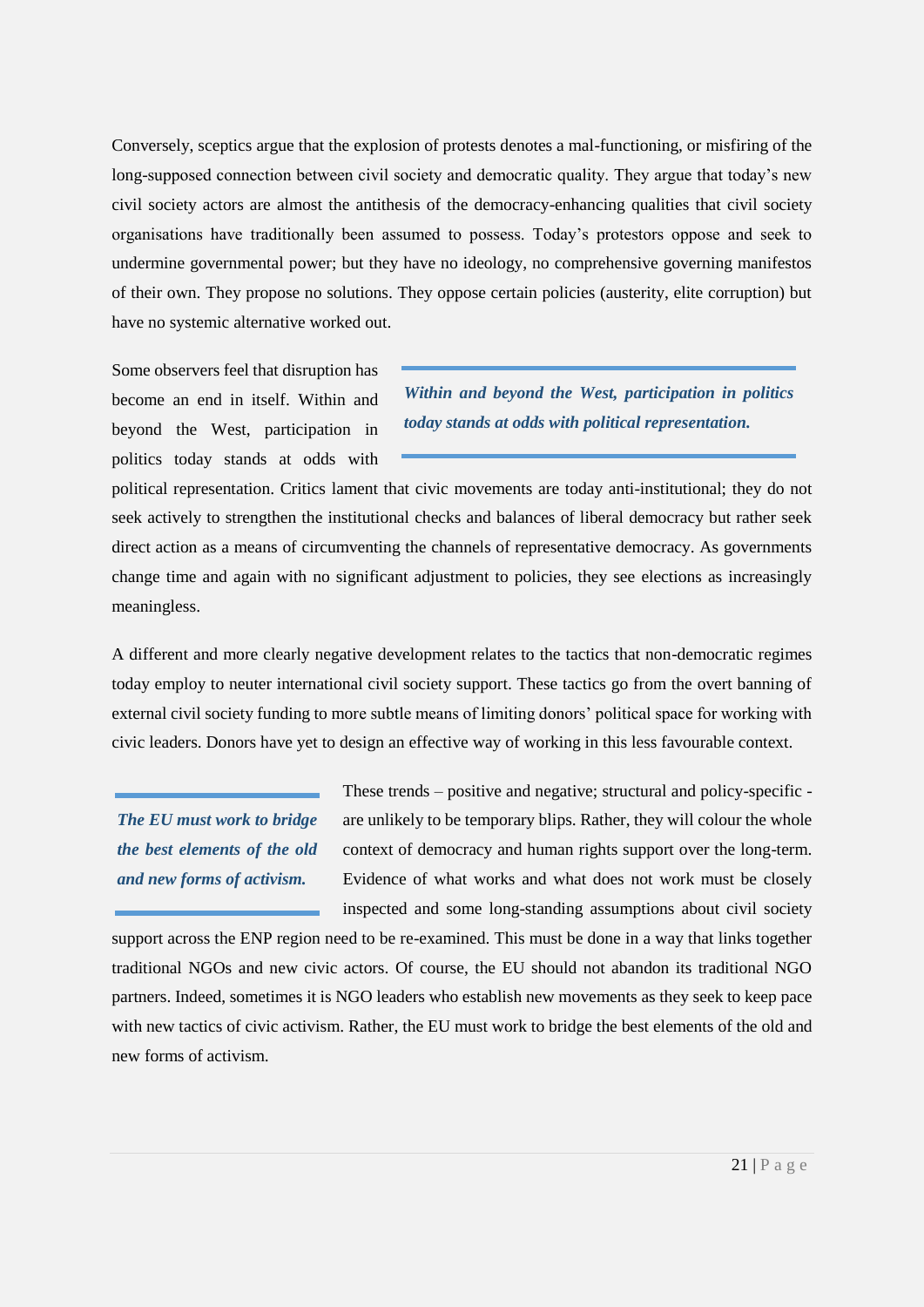#### *Recommendations*

ENP instruments need to support new forms of civil society activism, while also working to limit the fragmentation that it often entails. The EU needs a greater capacity to identify and communicate with the new actors. Furthermore, it needs a beefed-up EaP advisory group structure. The use of open 'calls for proposals' is probably not the most effective means of addressing the new environment.

As the second generation of civic initiatives in ENP states commonly does not seek external funding, donors need to reassess the best way to facilitate their activities. Getting too close to such groups may undermine their credibility; therefore, more attention should be paid to structural conditions. The aim should be to help put new civic activism on a more stable footing.

New forms of civil society action place a premium on agile opportunism – tactical flexibility and quick responses to reform opportunity as and when these appear. They call for less reliance on standard 'building block' models of democracy-building, where the EU simply works methodically through capacity-building programmes in each of democracy's constituent components.

ENP instruments need to support new civic activity but also seek a *bridge-building* function into representative institutions. The ENP and ENI should pay more attention to balancing and combining the *critical* function of civic initiatives with their *agglutination* (or interconnection) role.

In response to the 'closing space' challenge, EaP democracy support will need to be refashioned as a more subtle and sensitive endeavour, but must also not become overly defensive. The EU needs to

respond in a more political way, but also without engendering a counter-productive spiral of repression. The ENP/ENI need not only to react after-the-fact, but also to get ahead of the curve and adopt strategies able to pre-empt problems EU partners might face from regimes. Because of the

*The ENP/ENI need not only to react after-thefact, but also to get ahead of the curve and adopt strategies able to pre-empt problems EU partners might face from regimes.*

closing space challenge, EU programmes need to take the 'do no harm' principal far more seriously.

There is much debate over how critical the EU should be in its diplomatic responses to cases of new restrictions placed on civil society. Getting these reactions right is important. But even more crucial is to start planning further 'upstream' in the process of civil society support, with the aim of heading off dramatic clampdowns well before regimes contemplate such actions.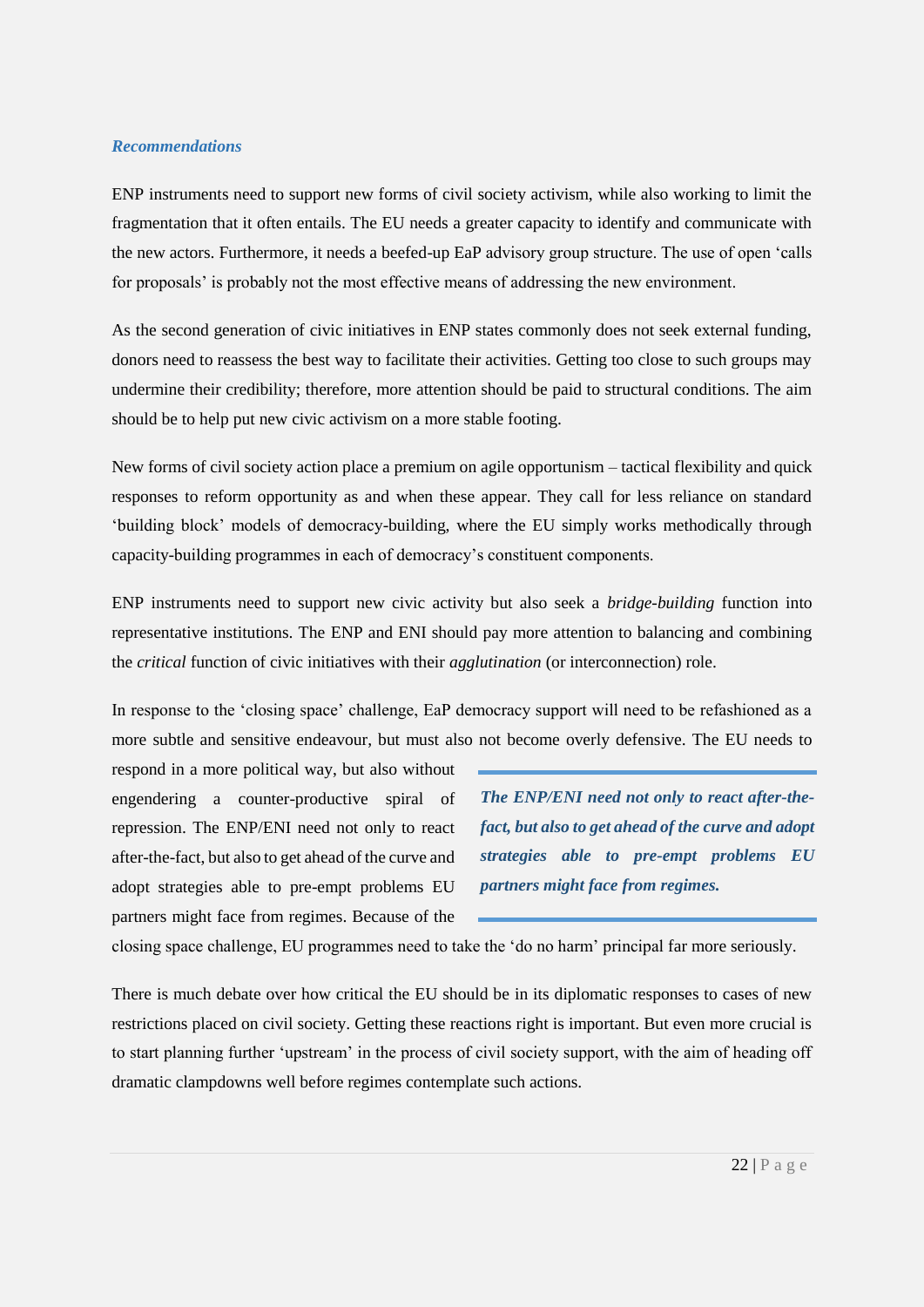While often the EU will need to offer covert protection to human rights defenders, in general it should be more transparent in its aims. EU actors will need to define and publicise their aims and guidelines more clearly and more transparently so that they cannot be accused of partisanship or direct political meddling. Of course, the EU insists it does not take sides and has perfectly benign intentions in its EaP civil society support; nevertheless, more could be done in terms of explaining and public diplomacy, and modify the rules of engagement to undermine any grounds that regimes might have to drum up popular support against 'external agents'.

Much of the EU's focus has been on protecting human rights defenders when these are targeted by regimes. Such protective measures are, of course, necessary, but they attack the symptoms, not the cause of the closing space problem. Rather than a direct targeting of opposition to the regime *per se*, sometimes donors will need to take a step back and aim at building a new form of politics over the longer-term.

Most crucially, this challenge requires much greater coherence between civil society support and other aspects of EaP policies. Dealing with the backlash must be part of a broader strategy. Authoritarian regimes can still too easily take advantage of contradictions in democracies' foreign policies.

One much discussed way forward is to wrap civil society support up within broader packages of EU economic support. If this route is pursued more fully, operational guidelines would be required to prevent the more political elements of funding being diluted by economic assistance. This would require greater buy-in to the democracy agenda from all sectors of the EaP machinery.

More flexible EU funding rules are required to free up the kinds of imaginative funding capable of circumventing regimes' cleverer backlash techniques. Efforts should be made to support innovative measures that democrats adopt in many countries to get around new restrictions on their activities. Regime restrictions evolve quickly. However, local civil society organisations also evolve quickly in response. Therefore, the ENP and EaP must be more capable of keeping up with this iterative tit-for-tat in the way initiatives react on the ground.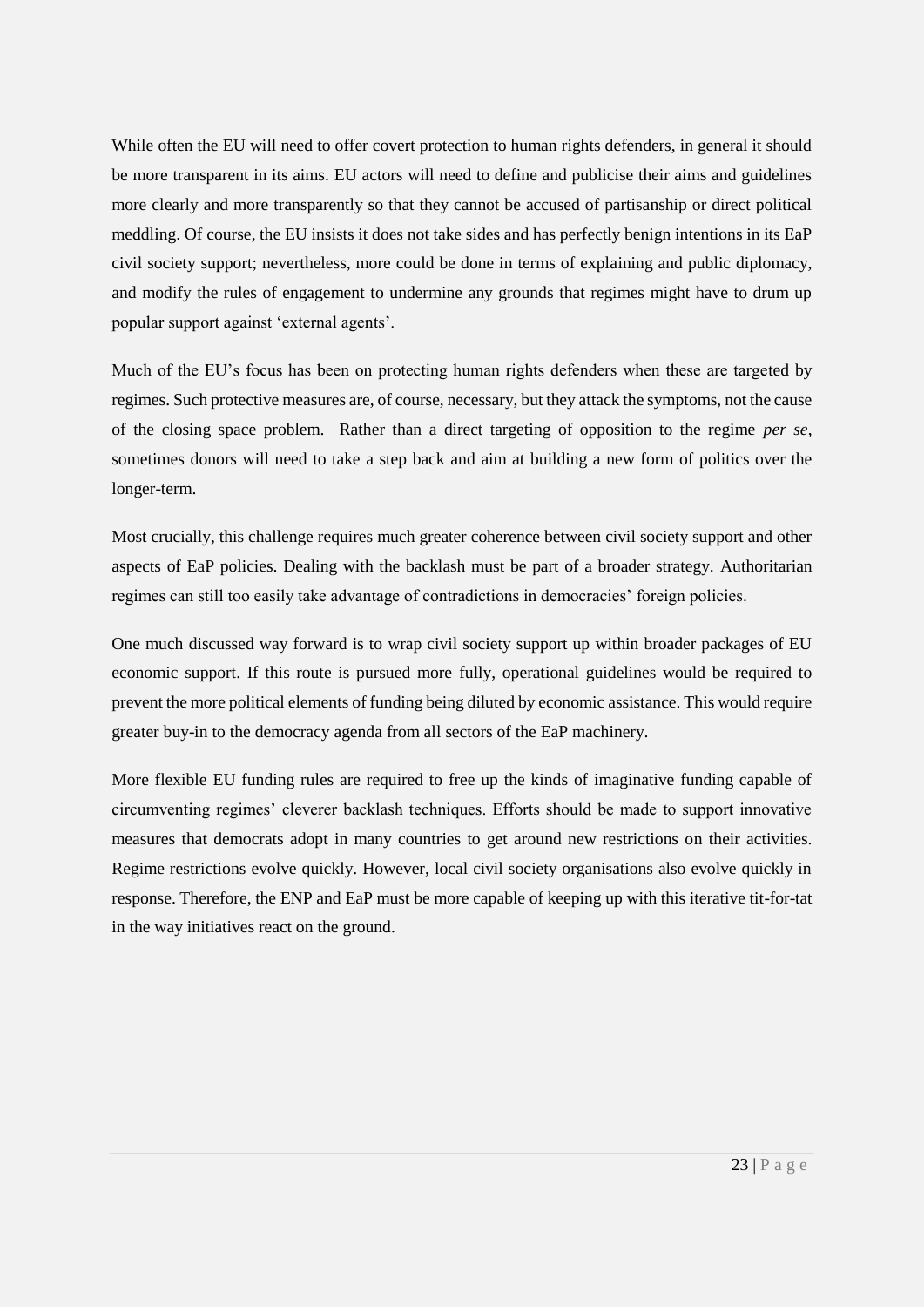## <span id="page-23-0"></span>**VI. A Link to Leaders and Parties**

*The EU must be ready to invest in a new generation of political leadership across political society, including through political parties and their local or youth and women branches.*

Alongside the changes to civil society support, the EU needs to work harder to support the development of political leadership across the EaP space. Political parties need to be considered as partners of change on an equal footing with civil society and included amongst the recipients of EU democracy support.

Experience has demonstrated that political parties can either lead democratic change or be the main obstacle to it. Well-tailored assistance in the programmatic, managerial, and ideological spheres, alongside support in transforming electoral success into responsible and efficient governance is needed to ensure the former scenario rather than the latter. The EU must be ready to invest in a new generation of political leadership across political society, including through political parties and their local or youth and women branches.

Stronger political leadership can play a crucial role in creating a pluralistic environment capable of reflecting a broad scope of political and reform questions. Healthy political parties can act as bridges between NGOs and governments (and parliaments) in policy-making, legislative drafting and the overall change of political culture. This structural and societal change can provide an indispensable and long-lasting political dimension to pro-democratic reform processes.

*Investment in political leadership not only improves party structures and engages citizens in the democratic processes, but also accelerates the overall vibrancy of civil society.*

Political parties and movements with wide local structures and democratic internal decision making can help bring previously disenfranchised and underrepresented populations including women, youth, people with disabilities, or minorities as well as various citizens' interest groups into the centre of political decision making. This, in turn, enriches the variety of policy options for voters. Investment in political leadership not only improves party structures and engages citizens in the democratic processes, but also accelerates the overall vibrancy of civil society.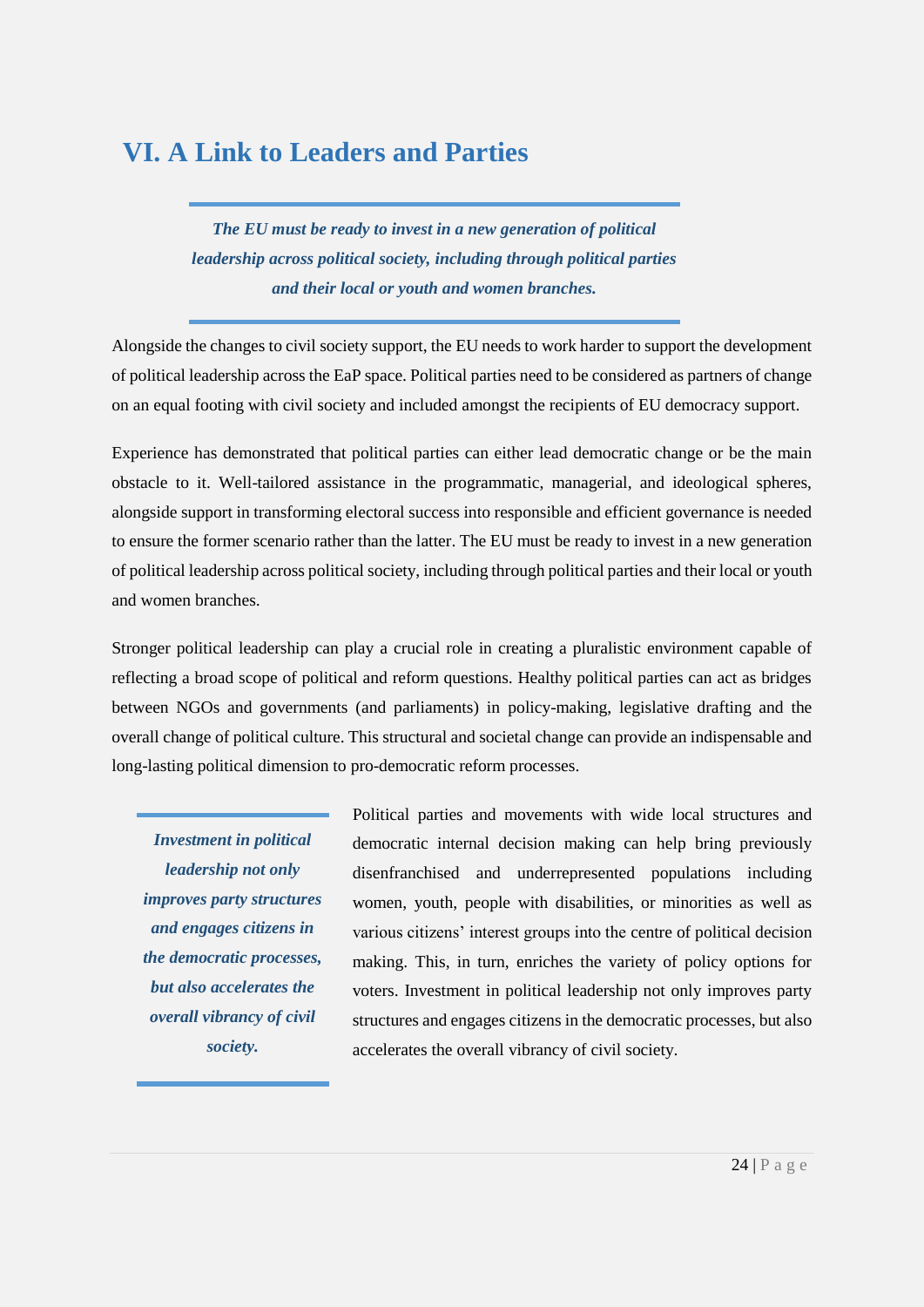European democracy supporters still under-play the importance of political leadership and parties, including in the EaP region. Yet, through the vast network of European political parties, that include membership from the EaP countries, and with the transition experience accumulated among various political leaders across the European party spectrum, the EU is actually in a much better position than US implementers to provide broader support to pro-reform transition via greater engagement with political parties.

The side effect of the EU's rather narrow focus on NGOs creates a divide within the political sphere that is unhelpful to reform. The EU sees NGOs as the stars of pro-democratic change, while political parties are perceived as laggards. This picture, though often true, discourages pro-reform citizens from actively joining political parties. It also diminishes the pressure local party structures can assert on their leaders to push for reforms as members of parliaments or governments. Investing in a new generation of pro-reform leaders can help make reform more sustainable.

Across the EaP, the EU needs a better balance between civil society and political party support. NGOs can rarely be at the helm of reforms. Only a balanced approach engaging the full spectrum of civil society – including its political sphere - can trigger change in political culture. This would help NGOs

to become more representative and increase citizens' confidence in political leadership, as the new societal dynamics will push them to become more accountable to their electorate.

*Only a balanced approach engaging the full spectrum of civil society – including its political sphere - can trigger change in political culture.*

Assistance to political actors means supporting democratic checks and balances within policymaking systems that lead to ideologically balanced policy proposals, encourage strong party management, responsible political behaviour and participatory dynamics. Such assistance would allow for a greater space for dialogue with the rest of the society. The latter is of particular importance as it is central to successful reform processes and functioning democracy.

There are two primary support schemes for political leadership in place. First, multi-party assistance, focusing on party systems, parliamentary and electoral processes. Second, assistance centred around individual parties or party coalitions. Both of these models must include the whole spectrum of political parties from left to right, and all parties that pledge adherence to democratic principles and values, including parties in the governments or governmental coalition and in the opposition. This requires tailor-made approaches to the whole range of political actors, as in each of the EaP countries the power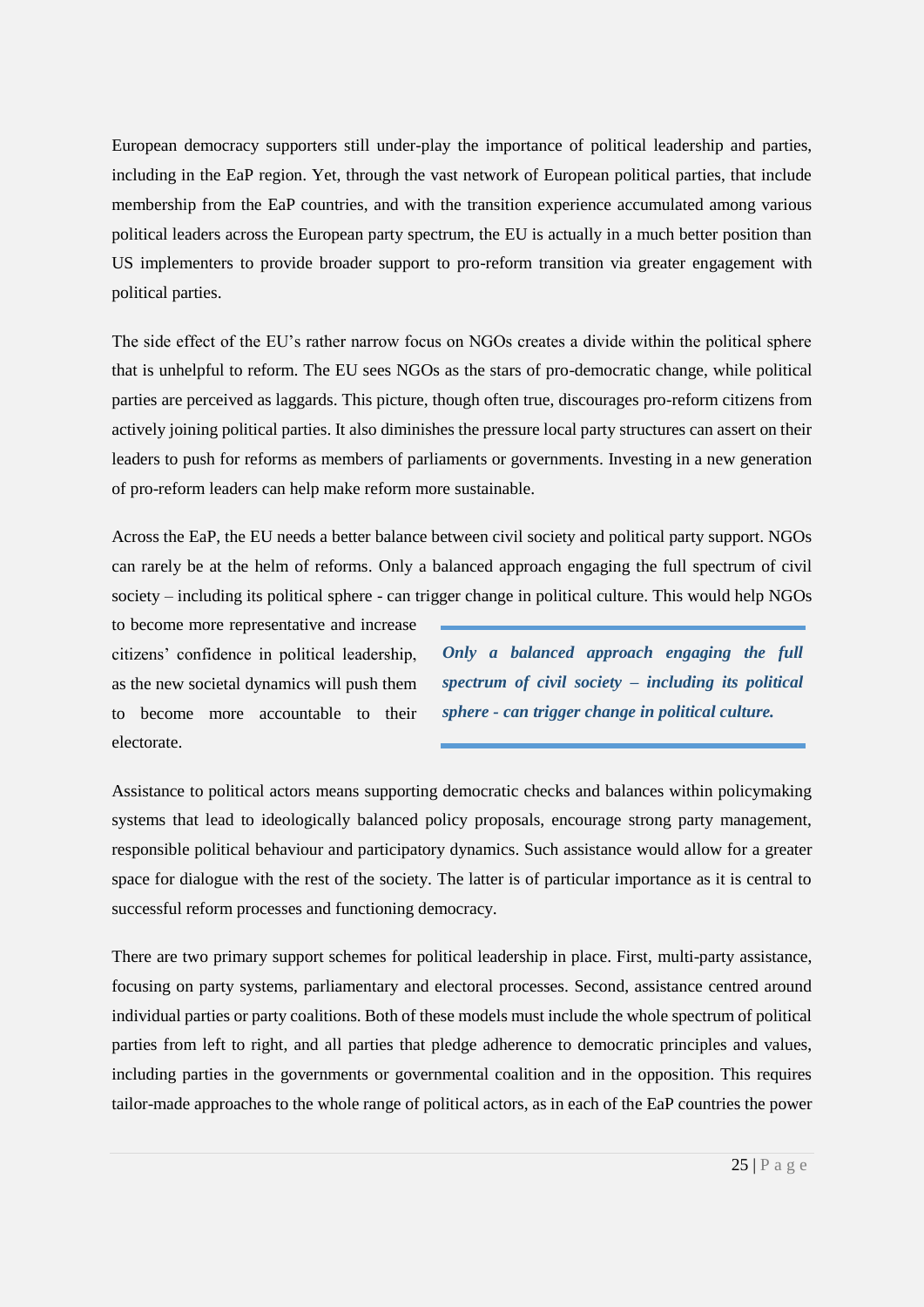relations between pro-reform and reform-hindering or pro-democratic and illiberal parties differ. It is of vital importance that the EU not exclude democratic parties critical of the Union from its support.

While Member States' political foundations (mainly the German political foundations) and the US aid organisations run programmes under both the possible models of party support, the EU has only slowly begun to act in this sphere and mainly adhering to the first model of support.

In the last few years it has provided support to the European Network of Political Foundations (ENoP) that represents 70 political foundations from 25 countries. In 2012, the European Commission produced a guideline, 'Strengthening democracy support to EU delegations: from performance indicators, knowledge sharing to expert services' under the rubric of the European Instrument for Democracy and Human Rights. This was designed to help EU officials and delegations run small scale programmes that included political parties. The European Commission has also promised to step up EU engagement with political parties in its Action Plan on Human Rights and Democracy (2015–2019).<sup>13</sup>

#### *Recommendations*

The recent steps taken by various EU institutions provide a good foundation for further engagement with political leadership and parties within its democracy support assistance schemes. But more needs to be done.

Enhanced support in the ENP can be built on three pillars: first, by seizing the potential of European political parties to provide assistance to their partners in the EU's neighbourhood via their institutes and network foundations; second, by seeking new ways of support for the work being done by political foundations, most of which are united under the ENoP platform; and third, by enabling greater sharing of transition experiences within the European political families.

The European party foundations are in the best position to provide the space and structure for such support with the broad networks of political parties in the EU's neighbourhood. An effective system for sharing the central and eastern European political leaders' transition experience would be extremely valuable to EaP reformers. Some fear that democracy support mechanisms for political parties could be used for party political competition; however, the codes of conduct within platforms such as ENoP have

<sup>13</sup> European Commission, 9 (2015)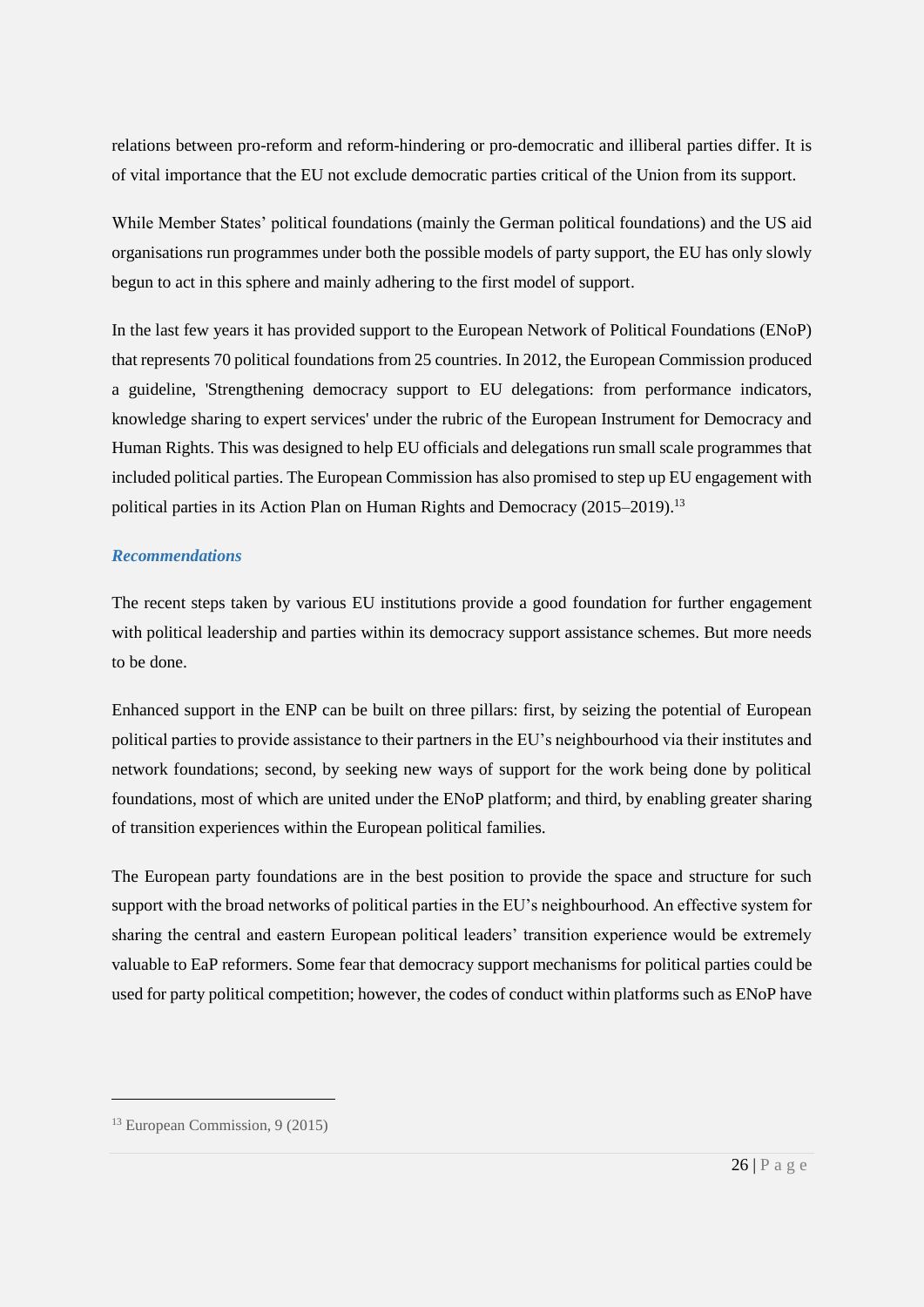been effective in keeping this in check and, therefore, should be used in a similar fashion in new EaP initiatives.

The potential of European political groups to support their family members is clearly demonstrated by the few existing initiatives of this kind, such as a pilot projects of the Wilfried Martens Centre for European Studies and of the Alliance of European Conservatives and Reformists (AECR) in Ukraine. However the current ENI's structures do not allow the European political families fully to explore their potential in this sense. The EU should seek ways to support coordination among political foundations on how to better provide reform and party building expertise. The support could then also be channelled and increase the quality of existing programmes, like TAIEX for example.

Equally, the EU should extend its funding for both multilateral and one-party targeted support that is currently provided by a strong network of implementers - including political foundations, international organisations, European political foundations, the EED and the European Parliament (through its Directorate for Democracy Support). It should also increase coordination with national parliaments' programmes for supporting parliamentary democracy. In addition, it should invest more in increasing expertise on working with political parties and parliaments among the European Commission and the EEAS staff in Brussels as well as staff at the EU Delegations in EaP states.

Parliamentary strengthening should be further supported. The successful model of the European Parliament's support to the Ukrainian Verkhovna Rada should be extended to Georgia and Moldova (and potentially to further AA countries). With close cooperation amongst the political foundations and families, and also civil society experts, the European Parliament can accelerate good quality legislative processes and strengthen parliamentary oversight as well as support legislative implementation of Association Agreement and free trade commitments via the EuroNest Parliamentary Assembly and bilateral delegations to the EaP.

And finally, it is important that the implementers of political party support do not view their involvement as competing with NGOs for their share of the funding. A more diversified allocation of funds, with clear budgetary lines for support of the political aspect of civil society may be required. Flexibility, sustainability and a less technical and more political approach must be among the main principles of all EU support schemes. Adding the necessary political dimension to EU democracy support is something that would arguably do more than anything else to generate tangible results in the EaP.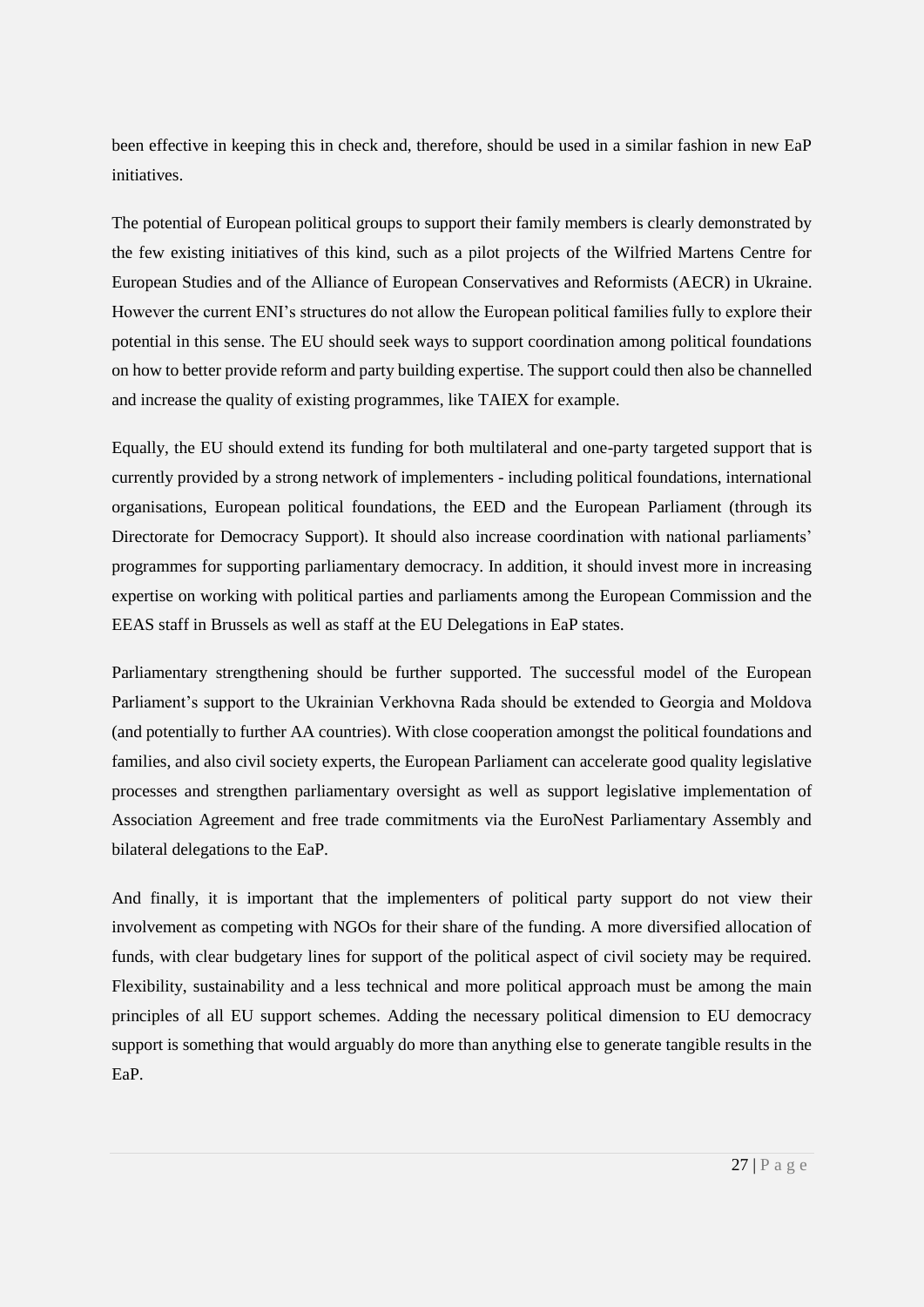### <span id="page-27-0"></span>**VII. Vibrant Private Sectors in Support of Democracy**

*Democratic transition can – in the right conditions – be aided by a competitive market economy that disperses economic power through the growth of small and medium sized enterprises.*

Democratic transition can  $-$  in the right conditions  $-$  be aided by a competitive market economy that disperses economic power through the growth of small and medium sized enterprises (SMEs). It is well known that, in general, democratisation is unlikely and difficult without a vibrant market economy (although evidence shows many nuanced variations in the relationship between economic and

political liberalisation). Where a state helps the development of SMEs this can help ensure that the middle class is not tempted by illiberal economic and political models. This part of transition is often overlooked in international democracy support policies.<sup>14</sup>

A strong and growing SME sector can help empower citizens directly and offers one path to fight corruption. In most transitional countries, economies are dominated by large state-owned firms, monopolies, oligarchs and crony capitalists. This concentration of economic resources goes hand in hand with a concentration of political influence. Large firms have the resources to fund political movements and influence the media. Their overwhelming influence produces opaque decision-making. A large number of citizens are dependent on oligarchs for a meagre living, which restricts their political options and freedoms. This feudal-like crony capitalism is often orchestrated by the Kremlin to further its geopolitical interests. SMEs help diversify both home grown as well as foreign economic and political influence. Small business owners and associated professionals tend to have an interest in transparent procedures and rule of law, because they cannot compete though insider, backroom deals. Citizens employed by SMEs often are better compensated and more empowered to engage in politics

than employees of state-owned or monopoly firms. Employees of SMEs have more incentives to press for democracy and to vote for moderate, reformist parties in elections than do workers in state-owned monopolies or oligarch businesses.

*A large number of citizens are dependent on oligarchs for a meagre living, which restricts their political options and freedoms.*

These observations are especially pertinent to EaP states. The enabling institutions of market economies have not gained traction in EaP countries, and need further support and strengthening. SMEs are especially important in the EaP environment today. Supporting SMEs to become competitive with EU-

<sup>14</sup> CIPE (2007)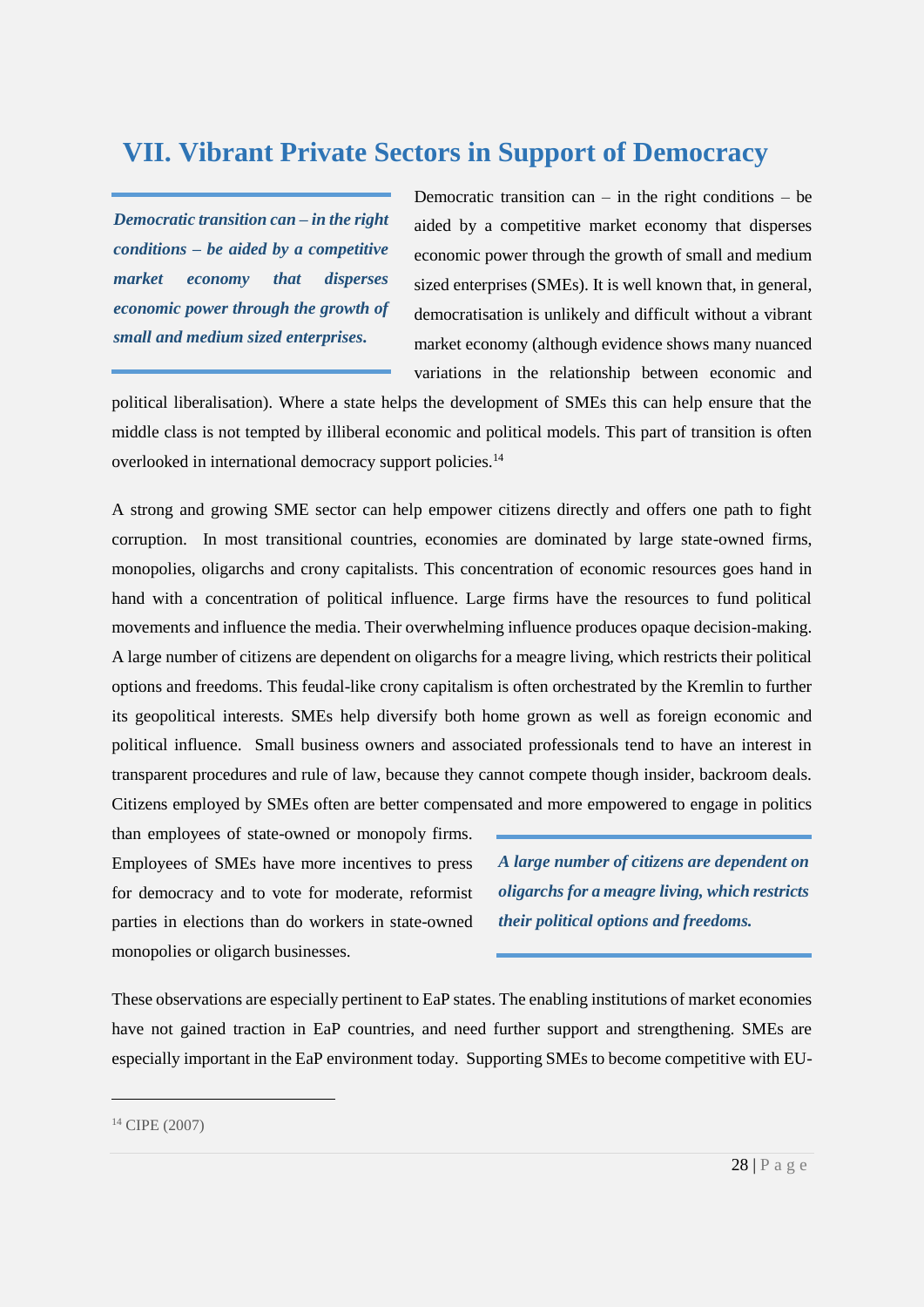based firms will be crucial to assuaging doubts about EaP polices. In the long run, a stronger business sector in the EaP can provide financial support to independent and web-based media, helping to develop greater media pluralism and fight Kremlin disinformation. In the process, support to SMEs could be showcased to demonstrate the tangible benefits delivered by EU assistance.

To this end the EU should not only support economic reforms, but also encourage the creation of business organisations and chambers that would support such changes via political engagement.

The EU has developed its own 'Small and Medium Sized Enterprises Flagship Initiative'<sup>15</sup> to the EaP. This Initiative seeks to support SMEs on the policy level in cooperation with the OECD and helps the partner countries establish effective SME policies. The EU also co-finances the World Bank's STAREP programme to improve financial reporting.<sup>16</sup> In addition, the EU has initiated a networking programme through EastInvest, also aimed at providing capacity-building. Furthermore, the EU also provides direct business support to SMEs through the SME Finance Facility (together with the European Bank for Reconstruction and Development, European Investment Bank and KfW) that is operated under the Neighbourhood Investment Facility.<sup>17</sup>

To sharpen the effectiveness of this on-going work, the transition experience from the Visegrad Four would be extremely useful. Furthermore, an investment-oriented assistance program, similar to USAID Enterprise Funds, could also facilitate change in the local economies.<sup>18</sup> Currently, the EU is not running any comparable programmes - the SME Finance Facility comes somewhat close but is not as comprehensive (for example, it does not involve 'embedded' EU managers to serve on the boards of EaP SMEs).

EaP countries' institutional frameworks still need a major overhaul. Better protection is needed for minority shareholders, for example. SMEs can act as a catalyst for these changes, and via their own structures and together with the support of civil society they could push for reforms that would create a healthy capital market. Lack of access to capital remains a key challenge in EaP countries, and building trust and sound institutions could significantly lower the hurdles SMEs have to overcome. SMEs and civil society need each other if they are to succeed in their push for institutional reform.

<sup>15</sup> European Commission (2015)

<sup>16</sup> *Ibid.*

<sup>17</sup> *Ibid.*

 $18$  USAID (2013)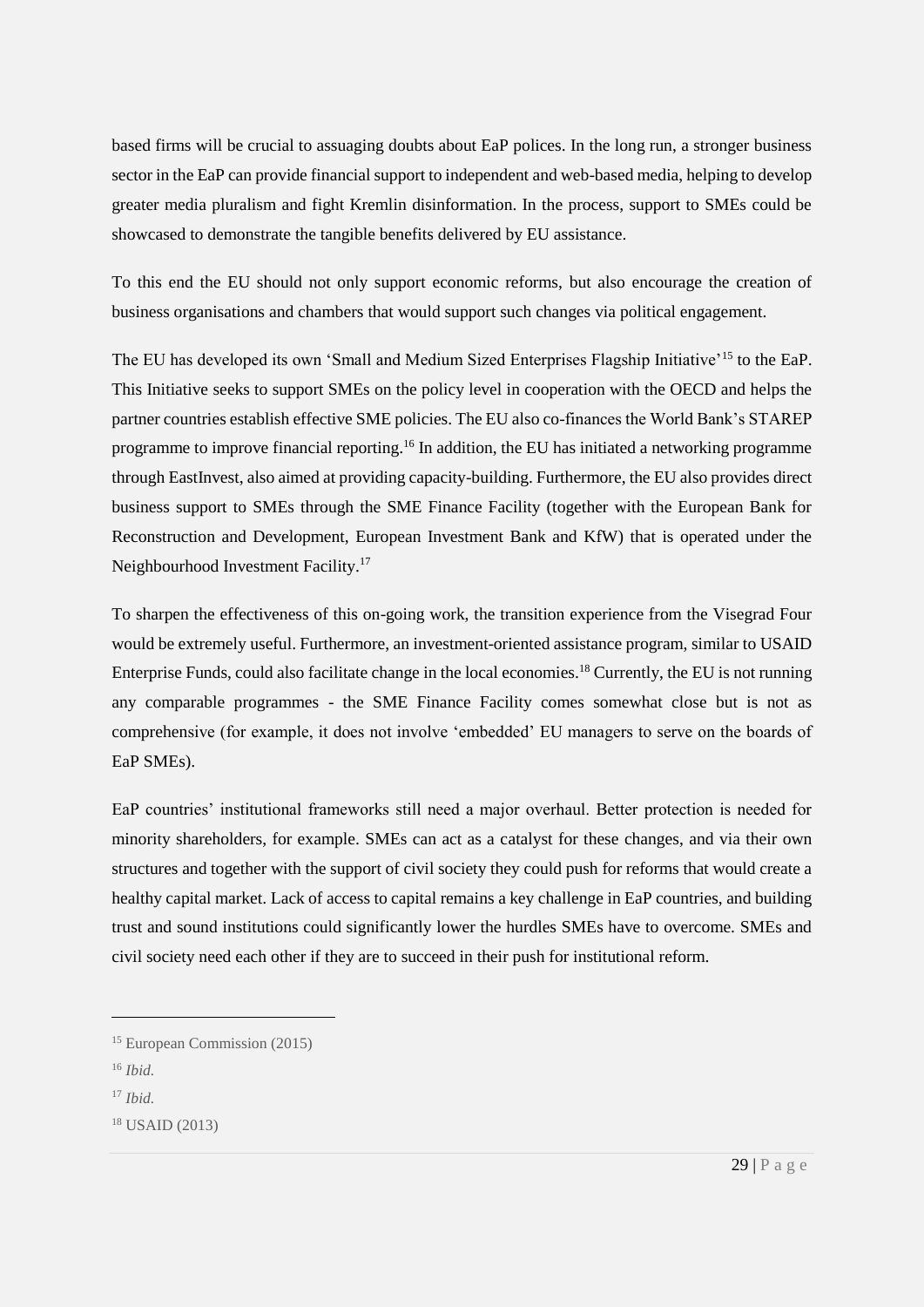Several key components must be included in any strategy to support SMEs. The above-mentioned investment-oriented approach should prevail when selecting local SMEs to take part in EU assistance programs; strong business cases and plans should be required to gain access to EU funding, and keeping local companies accountable must become a priority. The current SME Finance Facility includes some elements of this investment-oriented approach, but there must be a stronger emphasis on Return on Investment (ROI) and keeping managers accountable. The second element of the USAID Enterprise Fund approach – putting successful EU businesspeople on the boards of supported companies – could serve two goals: these professionals could ensure effective oversight and advise on competitive business environments.

Therefore, to ensure a well-functioning monitoring system for partner SMEs, well-known and respected managers from the CEE region, who have gone through this transition period themselves, should be used. Ideally, these managers would participate on a *pro bono* basis to provide advice for EaP SMEs in order to maximise the impact of the assistance programmes. Currently, this type of knowledge transfer is not featured highly on the EU's agenda.

#### *Recommendations*

The EU's Eastern Partnership Small and Medium Sized Enterprises Flagship Initiative needs to make *capacity building* more of a priority: the V4 example shows that companies must first be established then learn the rules of the game, and finally acclimate themselves to competition they have never experienced before. Management skills truly make a difference between success and failure because these companies do not have any cushion to weather tough times.

There must be a change of mind-set on the EU and donors' side as well to think in terms of investing rather than subsidising. Donors must support SMEs in building solid business models. Holding grantees accountable – possibly via embedded managers or regular evaluations – is one way to do this.

These approaches to support interventions will not yield results immediately. Time is needed for reforms and capacity-building to make a difference. However, the EU can focus on several intermediary indicators to track progress. For example, entrepreneur associations can be formed that can partner with other civil society organisations in order to hold governments accountable; advocate for a better legal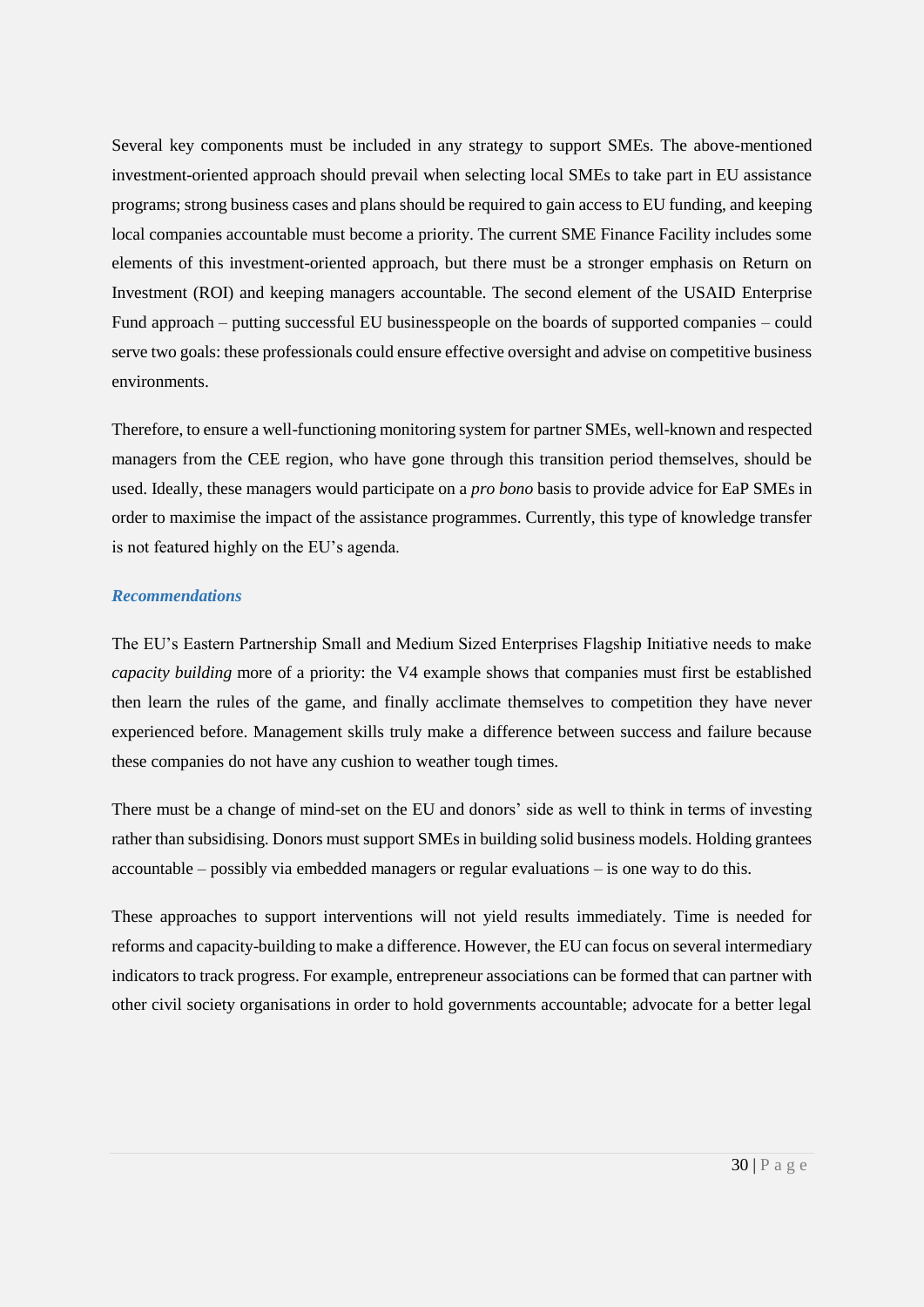environment; and fight against corruption nationally and locally.<sup>19</sup> Opening EU-sponsored supporting offices in key locations in EaP countries could help develop the right legislative framework, strengthen the rule of law and the protection of property rights, and guarantee the protection and enforcement of contracts.

In the longer run, the focus should be on impacts rather than outputs. Lower transaction costs as a result of trust-building measures are key. Furthermore, the establishment of local investment funds and other stable financial institutions helping the growth of SMEs and entrepreneurs should also be taken into consideration.

The EU should develop a more specific initiative to support SMEs as anti-corruption actors. The high level of systemic, predatory corruption in EaP states is well-known, and many EU initiatives seek to tackle this serious problem. Yet the EU could do more to enlist SMEs to work with reformist local officials and civil society to attack networks of nepotism.

> *The EU could do more to enlist SMEs to work with reformist local officials and civil society to attack networks of nepotism.*

In all these dimensions, EU support for SMEs will not provide an automatic glide-path to democracy, but could in some conditions make a modest contribution to weakening the centralisation of economic power that works against democratisation across the EaP region.

<u>.</u>

<sup>19</sup> During the roundtables in Bratislava, Prague, Budapest, Warsaw and Brussels discussing this paper, a concrete proposal to fight one of the main obstacles of pro-democratic changes – corruption was developed. Its core idea lies in building corruption-free safe havens with a help of local authorities and citizenry. More on this idea and its development can be found here: http://kki.gov.hu/corruption-free-safe-havens-a-concrete-proposalfor-actionw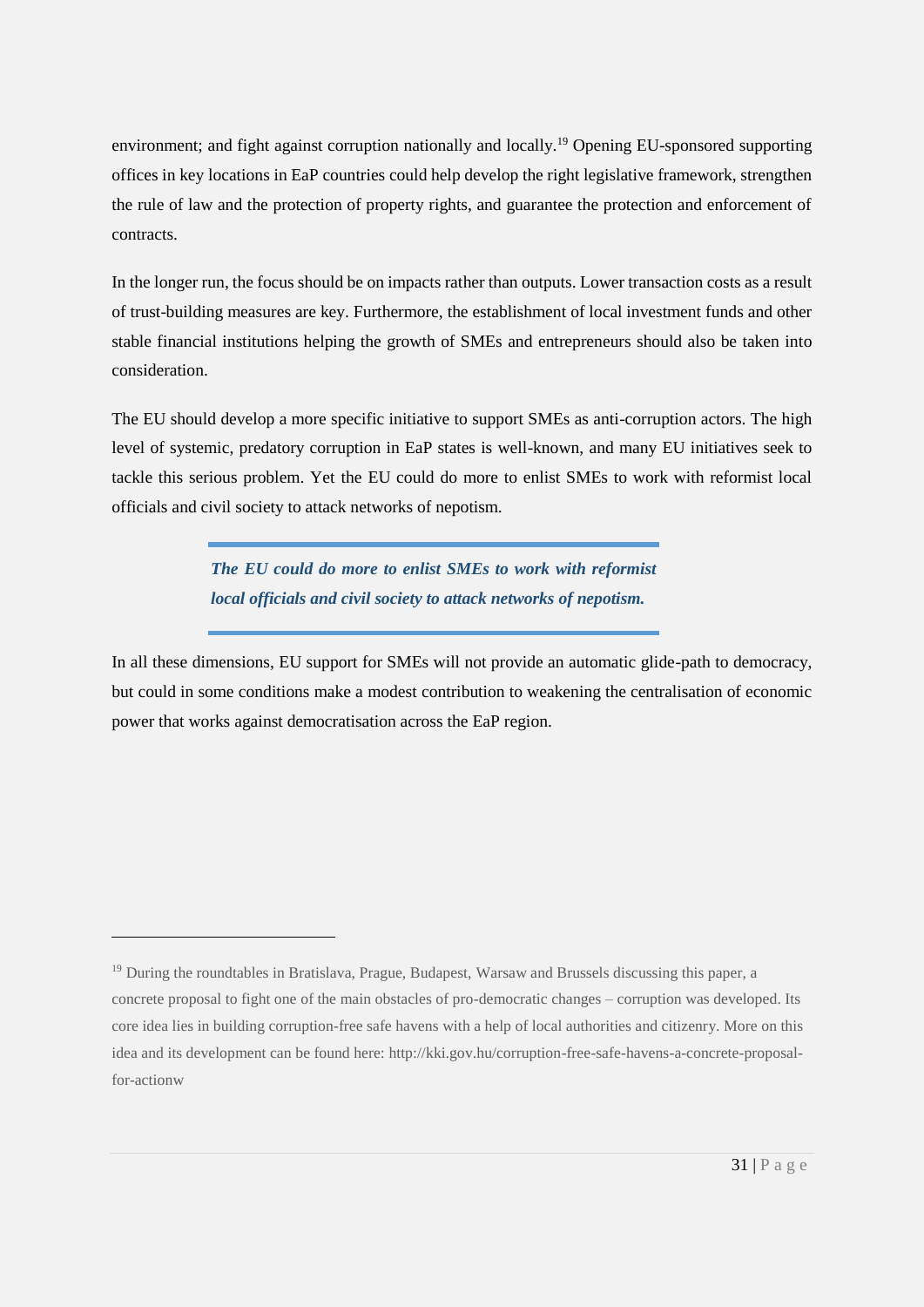## <span id="page-31-0"></span>**VIII. Conclusion**

#### *A path forward*

While EU leaders self-evidently have crucial internal questions on their agenda during the Slovak presidency, it is vital they do not pass up the opportunity to improve the effectiveness of their reform efforts in the EaP. Recent months have seen a worrying EU disengagement from EaP questions – as internal questions dominate discussions, events in the Middle East and security challenges have become a more acute concern, and as the situation in the EaP appears – on the surface, at least – to be stabilising or at least not dramatically worsening. We believe, however, that in order to secure a pro-democratic course for the region, EU governments must redouble their focus on EaP policy and goals. It is vital to be proactive rather than reactive to stave off future crises and improve conditions on the ground.

To reiterate, our main suggestions are that the EU:

- *uses the ENP and ENI review as a platform for reform;*
- *attains greater buy-in to the democracy agenda across all economic support and security policy measures;*
- *taps into the transition experiences of CEE coutries to enhance the efficiency and irreversibility of the reform process in the EaP;*
- *employs a broader understanding of civil society including its marginal and not entirely pro-EU factions;*
- *offers more flexible and tailor-made support to NGOs, new civic actors, political parties and SMEs;*
- *invests in stronger political leadership;*
- *links its democratic support more effectively to its private sector initiatives.*

If the EU fails to sharpen its policy instruments in the EaP, then it will be unable to help address the root-causes of the underlying challenges that have resulted in the many current, and possible future difficult geopolitical dilemmas. Therefore, the Slovak presidency must use the opportunity that the next six months presents to call for the necessary reforms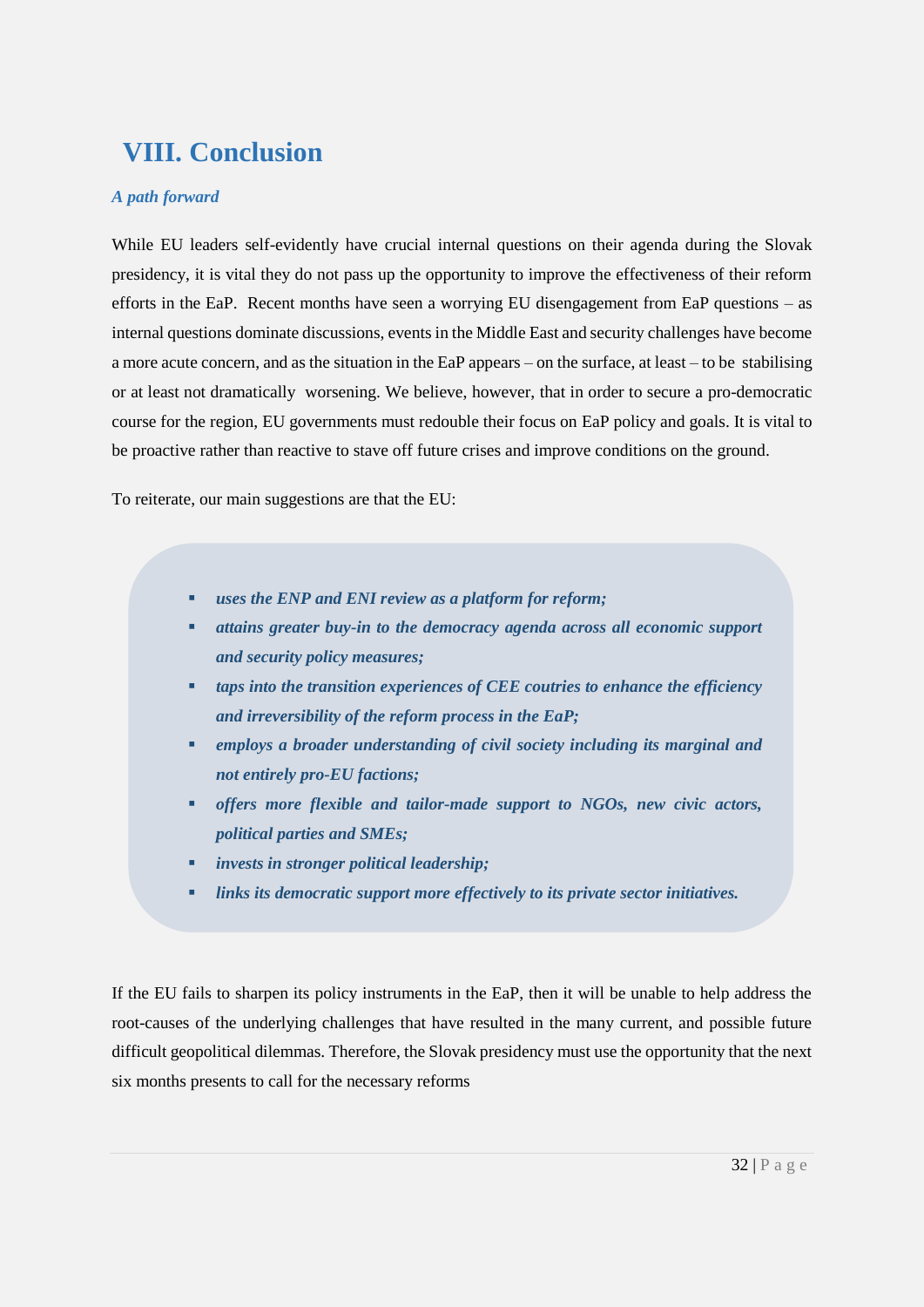### **Sources**

Badan, Oana Raluca and Sutrop, Mirjam. *A Decade of EU13 Civil Society Participation in European Development Cooperation Projects*. Trialog. July 2014. <

http://www.trialog.or.at/images/doku/a\_decade\_of\_eu13\_civil\_society\_participation\_in\_european\_de velopment\_cooperation\_projects.pdf>

Balázs Szent-Iványi. "The EU's Support for Democratic Governance in the Eastern Neighbourhood: The Role of Transition Experience from the New Member States." Europe-Asia Studies. 66 (7). 2014.

Center for International Private Enterprise. *Helping Build Democracy that Delivers.* <http://www.cipe.org/sites/default/files/publication-docs/DemocracyDelivers07.pdf>

Council of the European Union. *Council Conclusions on an Operational Framework on Aid Effectiveness.* 18 November 2009. < http://register.consilium.europa.eu/doc/srv?l=EN&f=ST%2015912%202009%20INIT>

Eastern Partnership, European Commission. *Small and Medium Sized Enterprises: Flagship Initative.* 2015. <http://ec.europa.eu/enlargement/neighbourhood/pdf/riga/20150518\_flagship\_sme.pdf>

EEAS, European Commission, November 18 2015, Joint Communication to the European Parliament, the Council, The European Economic and Social Committee and the Committee of Regions, Review of the European Neighbourhood Policy. [<http://eeas.europa.eu/enp/documents/2015/151118\\_joint](http://eeas.europa.eu/enp/documents/2015/151118_joint-communication_review-of-the-enp_en.pdf)[communication\\_review-of-the-enp\\_en.pdf>](http://eeas.europa.eu/enp/documents/2015/151118_joint-communication_review-of-the-enp_en.pdf).

European Commission. *The European Transition Compendium Report – ETC.* 25 November 2010. <http://ec.europa.eu/europeaid/european-transition-compendium-report-etc\_en>

European Commission. *Report on the consultation on the green paper on EU development policy in support of inclusive growth and sustainable development*. 1 January 2010. < https://ec.europa.eu/europeaid/report-consultation-green-paper-eu-development-policy-supportinclusive-growth-and-sustainable\_en>

*The European Consensus on Development*. Joint Statement by the Council and the Representatives of the Governments of the Member States Meeting Within the Council, The European Parliament and the Commission. 20 December 2005. <